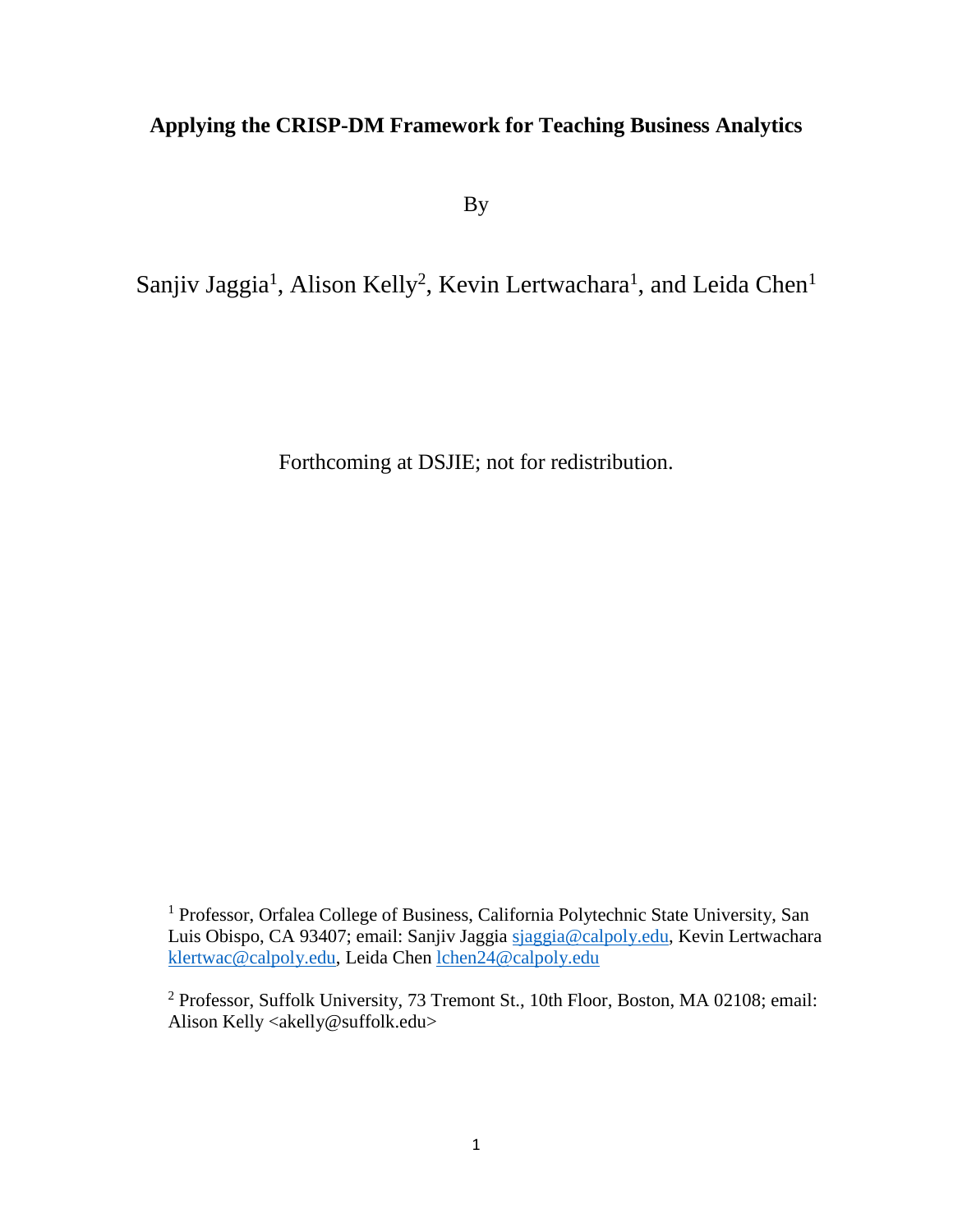#### **Applying the CRISP-DM Framework for Teaching Business Analytics**

#### **Abstract**

Experiential learning opportunities have been proven effective in teaching applied and complex subjects such as business analytics. Current business analytics pedagogy tends to focus heavily on the modeling phase with students often lacking a comprehensive understanding of the entire analytics process, including dealing with real life data that are not necessarily 'clean' and/or small. Similarly, the emphasis on analytical rigor often comes at the expense of storytelling, which is among the most important aspects of business analytics. In this paper, we demonstrate how the philosophy of the Cross Industry Standard Process for Data Mining (CRISP-DM) framework can be infused into the teaching of business analytics through a term-long project that simulates the real-world analytics process. The project focuses on problem formulation, data wrangling, modeling, performance evaluation, and storytelling, using real data and the programming language R for illustration. We also discuss the pedagogical theories and techniques involved in the application of the CRISP-DM framework. Finally, we document how the CRISP-DM framework has proved to be effective in helping students navigate through complex analytics issues by offering a structured approach to solving real-world problems.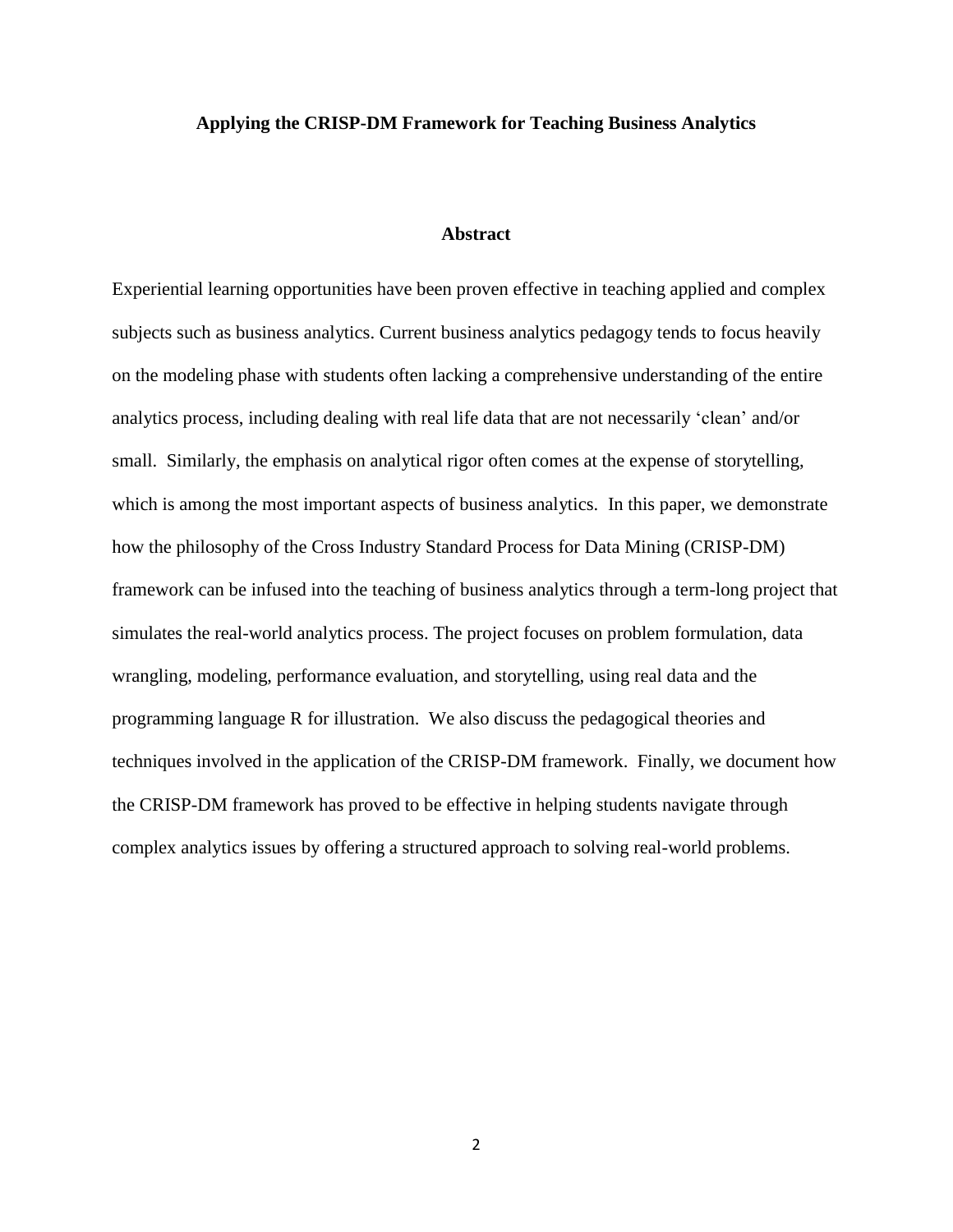#### **INTRODUCTION**

The importance of incorporating business analytics in pedagogy has been well documented (see, for example, Asamoah et al., 2017 and Henke et al., 2016). This trend is further evidenced by the proliferation of business analytics courses and programs across universities and by the increasing industry demand for analytics professionals. Although there are no universally-agreed upon definitions of the term 'business analytics', we follow the lead supplied by the Institute for Operations Research and the Management Sciences (INFORMS) to define the term as "the scientific process of transforming data into insights for the purpose of making better decisions" (2019). Other scholars have also provided relevant interpretations of what the analytics process entails. For example, Wilder and Ozgur (2015) define business analytics as "the application of processes and techniques that transform raw data into meaningful information to improve [business] decision making." Many business enterprises now describe themselves as "analyticsbased firms" and have become heavily dependent on data-driven decision making to improve their organizational performance (Watson, 2013). As a result, business analysts in these organizations are expected to be fully knowledgeable and well-versed in analytics concepts and techniques.

The CRISP-DM (**CR**oss Industry **S**tandard **P**rocess for **D**ata **M**ining) framework is widely regarded as the most relevant and comprehensive guiding principle for carrying out analytics projects (Abbasi et al., 2016). In introducing the CRISP-DM framework, Wirth and Hipp (2000) describe business analytics as a creative process that requires a standard approach to "help translate business problems into data [analysis] tasks, suggest appropriate data transformations and data [analysis] techniques, and provide means for evaluating the effectiveness of the results and documenting the experience." This philosophy has been adopted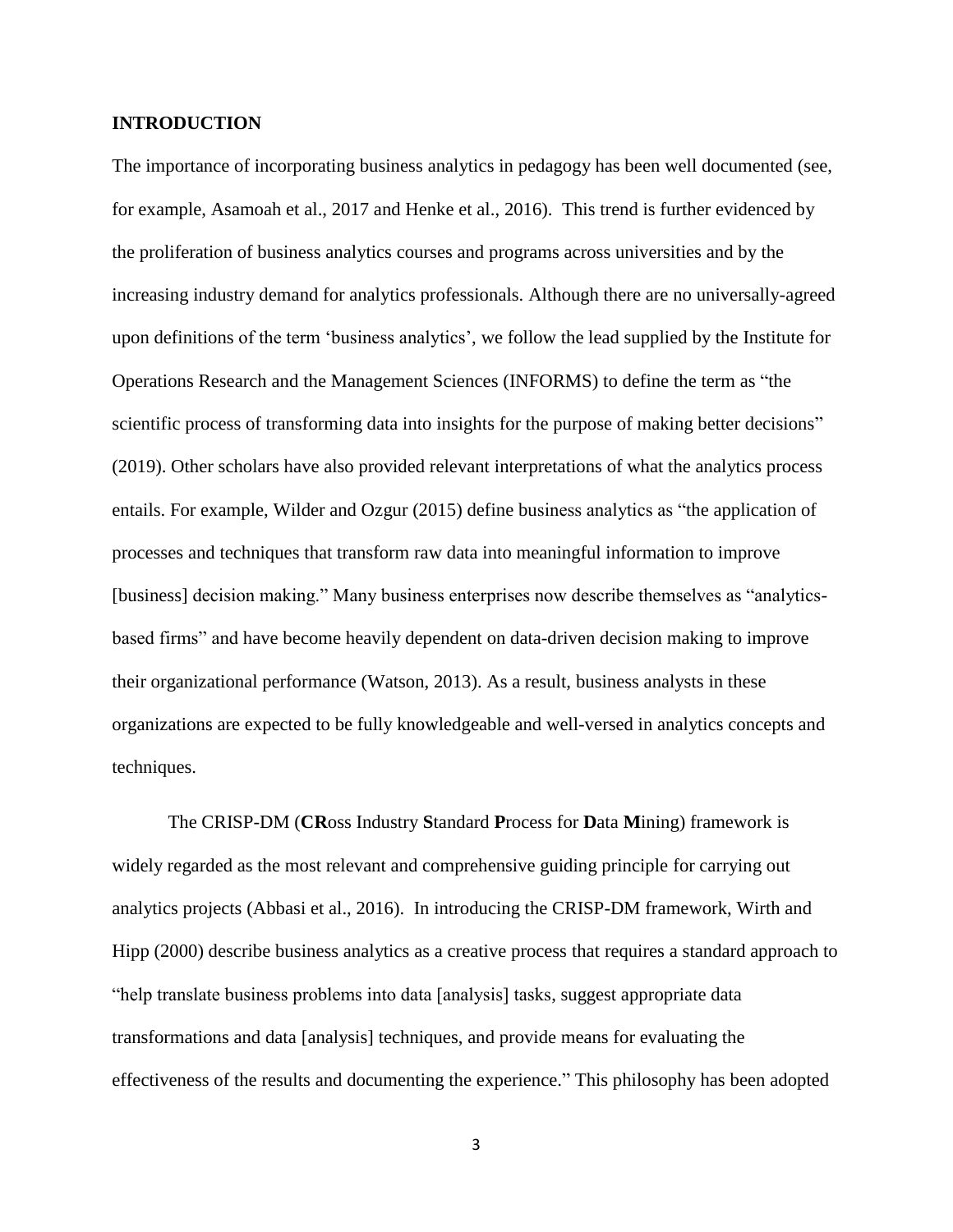by business analysts and practitioners in many industry segments, regardless of the analysis techniques or computing technologies used in the project.

Despite the wide acceptance and adoption of the CRISP-DM framework by practitioners, current business analytics pedagogy fails to provide a holistic approach to analytics. Students often find themselves not adequately trained to deal with real life projects and the emphasis on analytical rigor often comes at the expense of storytelling, which is among the most important aspects of business analytics (Dykes, 2016). As suggested by Heim et al. (2005), student learning in technology-based disciplines such as business analytics can be enhanced through experiential projects that simulate real-life activities. The current teaching brief infuses the philosophy of the CRISP-DM framework into the teaching of business analytics through a termlong project that simulates the analytics process. Using real-life data that are not necessarily 'clean' and/or small, we demonstrate how instructors can apply the six phases of the CRISP-DM framework in hands-on analytics activities.

Benefits of experiential learning pedagogy have been well documented. For example, Burch et al. (2019) examine over 89 research studies over a 43-year span and show that students experience "superior learning outcomes" when experiential learning is used. Moreover, as an indicator of its efficacy in enhancing learning outcomes, experiential learning has been widely implemented at many universities (see, for example, Cardozo et al. (2002) and Silvester et al. (2002)). For the application in this paper, we use the programming language R for illustration, but all of the analytics tasks can be similarly completed with any other software such as Python or Analytic Solver (formerly called XLMiner). As business analytics is considered a creative process, we argue that the pedagogical focus for teaching this subject should be placed on problem formulation, data wrangling, modeling, performance evaluation, and storytelling.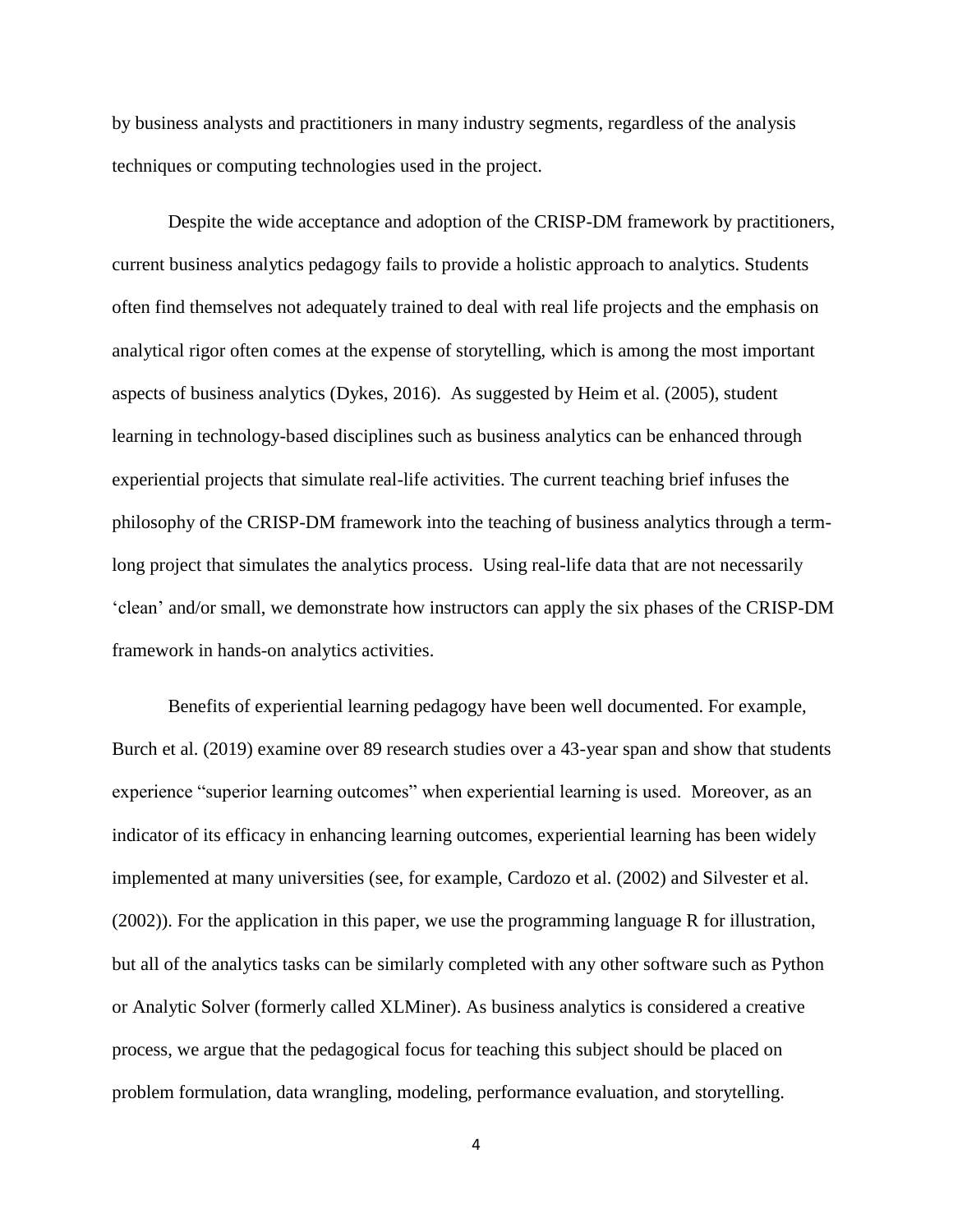#### **THE CRISP-DM FRAMEWORK**

CRISP-DM was developed in the 1990s by a group of five companies: SPSS, TeraData, Daimler AG, NCR, and OHRA (Wirth & Hipp, 2000). CRISP-DM consists of six major phases: business understanding, data understanding, data preparation, modeling, evaluation, and deployment. The six phases can be summarized as follows:

- $\checkmark$  Business understanding: According to Wirth & Hipp (2000), this first phase focuses on "understanding the project objectives and requirements from a business perspective, and then converting this knowledge into a data mining problem definition, and a preliminary project plan designed to achieve the objectives." Students should be reminded that this is a critical step where business objectives are identified in order to steer the subsequent direction of the project.
- $\checkmark$  Data understanding: This phase involves an initial data collection and proceeds to activities that help students become more familiar with the data. Students also need to identify potential data quality problems, preliminary insights into the data, and possible subsets of data to form hypotheses that can uncover hidden information.
- $\checkmark$  Data preparation: Specific tasks in this phase include data reduction, data wrangling and cleansing, and data transformation (e.g., creating dummy variables) for subsequent analyses and testing.
- $\checkmark$  Modeling: This phase involves the selection and development of analytics techniques and models. In addition, portions of a data set are often set aside for training and validating the model(s).
- $\checkmark$  Evaluation: This phase involves reviewing and interpreting the analysis results in the context of the business objectives and success criteria described in the first phase.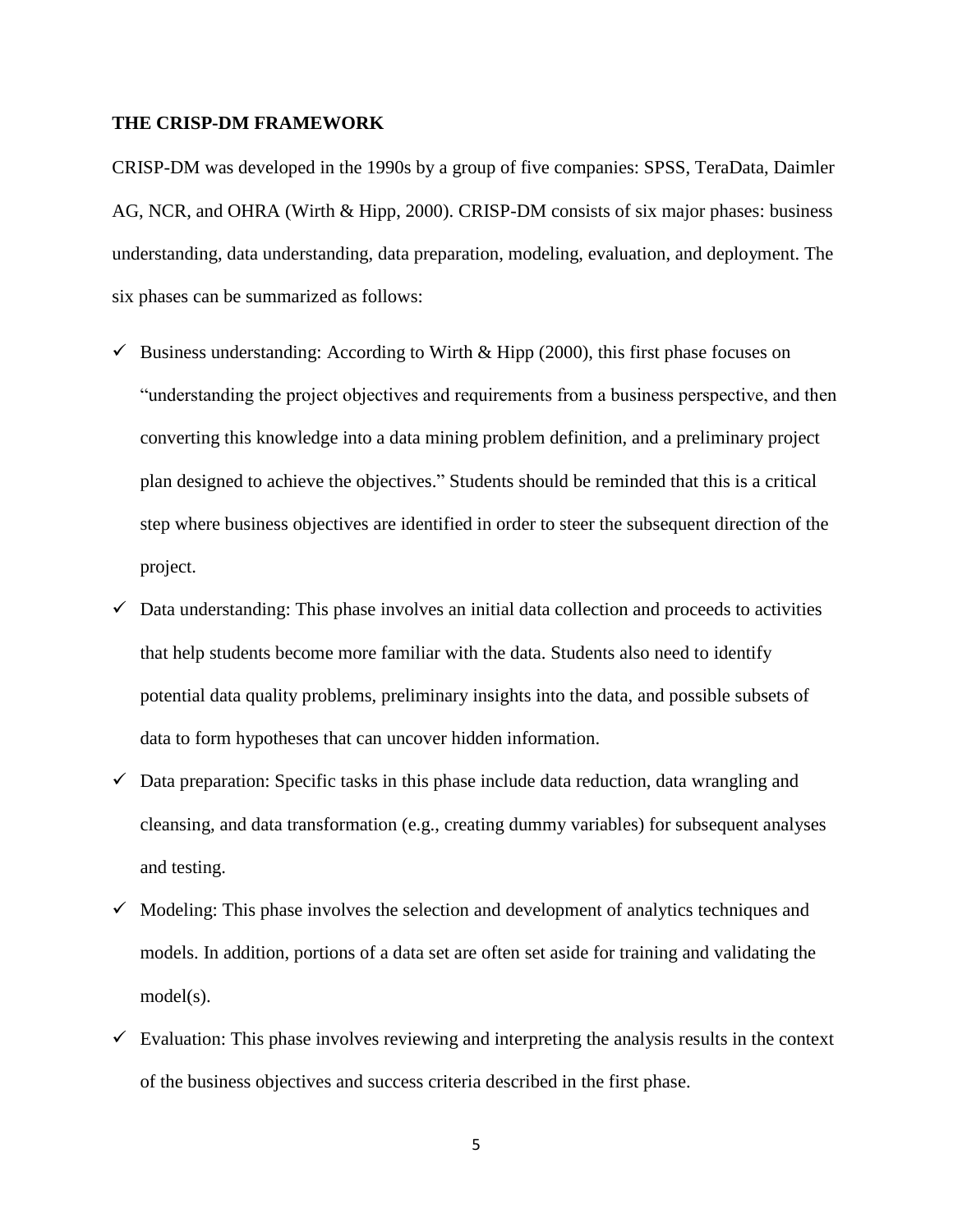$\checkmark$  Deployment: During this final phase, the knowledge gained from data analysis is translated into a set of actionable recommendations. In addition to performing appropriate analysis, analysts need to understand that effectively communicating the analysis results to business constituents also plays a key role in a successful analytics project.

The CRISP-DM framework implies a cyclical nature of business analytics projects, and therefore, is often depicted as a life cycle model as shown in Figure 1.

> Insert Figure 1 Here ------------------------------

In addition to being implemented in industry projects, the CRISP-DM framework has also been used as a guiding principle in curriculum development in higher education. For example, in 2018, the University of Chicago launched a data analytics program whose core courses are "structured along the CRISP-DM methodology (2019)". Other programs in analytics (see, for example, Northwestern University's Master's in Data Science program, 2019) often incorporate the CRISP-DM methodology in their curriculum. However, for individual analytics courses, the pedagogical focus is usually on the modeling phase, which is only one of the six phases in the CRISP-DM framework (Rudin, 2012). Students often fail to realize the interplays between the phases and how they collectively contribute to the success of analytics projects. Moreover, most data sets introduced in these courses tend to be small and 'clean' with little, if any, data wrangling required. As such, the data understanding phase and the data preparation phase receive minimal coverage. Finally, as a technical field, analytics education tends to overlook the importance of storytelling, the process of translating data points, analytical methodologies, and findings into interesting stories that are more palatable to the intended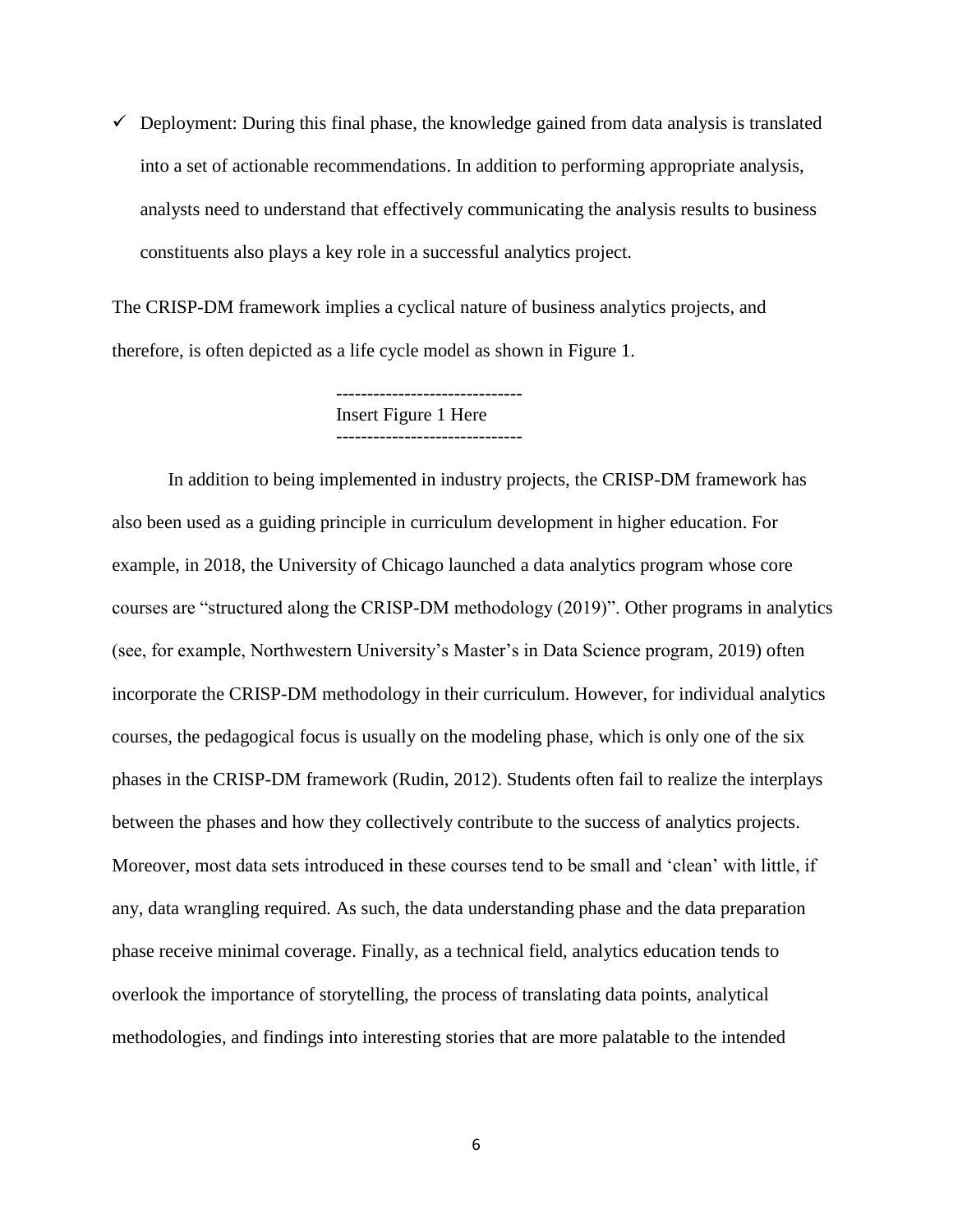audience. The project described in this teaching brief aims to address these deficiencies witnessed in the current analytics education.

#### **THE PROJECT**

The project can be assigned to teams of students enrolled in a business analytics course in either the upper division undergraduate curriculum or at the graduate level. Unlike the pedagogical approach used by Anderson and Williams (2019) where students work on personal analytics topics such as learning foreign languages, stress management, and personal wellbeing, the current research focuses on the business processes integrated in the CRISP-DM framework. Our approach offers students a culminating experience that involves a practical business topic with project requirements that permeate throughout the CRISP-DM process. Students are advised to work on the project throughout the term as each of the six CRISP-DM phases is discussed. The instructor will conduct periodic reviews of the project progress and provide feedback to student teams. We provide a sample of the project assignment in Appendix A.

The learning objectives of this project align with the CRISP-DM framework as shown in Table 1. In the first phase, students formulate business questions that will ultimately lead to business strategies or actions. They then describe the data in terms of the business context, and perform data wrangling to prepare the data for subsequent analyses. Following data description and data wrangling, students apply modeling techniques to the final data set(s) to produce a number of predictive models that best address the business questions. They then evaluate model performance to select the best predictive model(s). Finally, as the deployment of the predictive model(s) is not practical in an educational setting, students focus on communicating key findings of the project through storytelling in the last phase.

7

------------------------------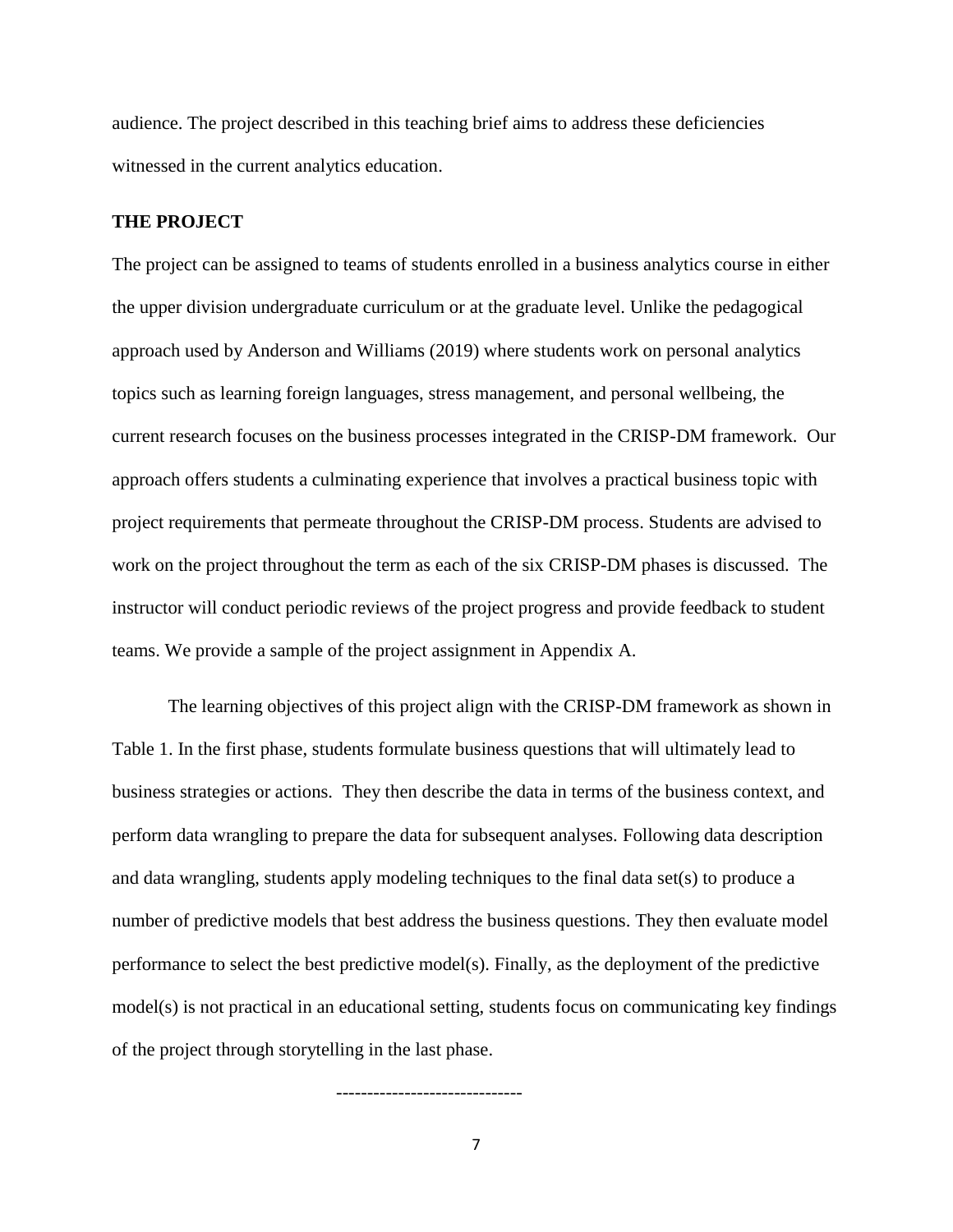#### Insert Table 1 Here ------------------------------

#### **The Data**

The data used in this project is the ERIM data set provided by the James M. Kilts Center of the University of Chicago's Booth School of Business

(https://www.chicagobooth.edu/research/kilts/datasets/erim). The ERIM data set contains demographic information on 3,189 households in two midwestern cities in the United States and their purchases in several product categories (e.g. frozen dinners, yogurt, ketchup, margarine, etc.) from participating stores over a three-year period (1985 – 1988). For demonstration purposes, the application used in this paper focuses only on yogurt and frozen dinners. The instructor may determine the scope of the project that best aligns with the objectives of the course. One approach is to ask each team to select a product category to analyze, and another approach is to design the project as a competition where student teams all focus on the same project category or categories.

It is worth noting that while the project described in this teaching brief was designed around an existing data set, real life business analytics projects would likely start with business managers identifying problems that require data-driven solutions instead of asking what questions they can answer with the existing data. The students must understand that the identified business questions should drive the entire analytics process – including the acquisition of relevant data. The instructor should explain this important limitation of the project to the students in order to provide them with a realistic expectation of what they are likely to encounter in real projects.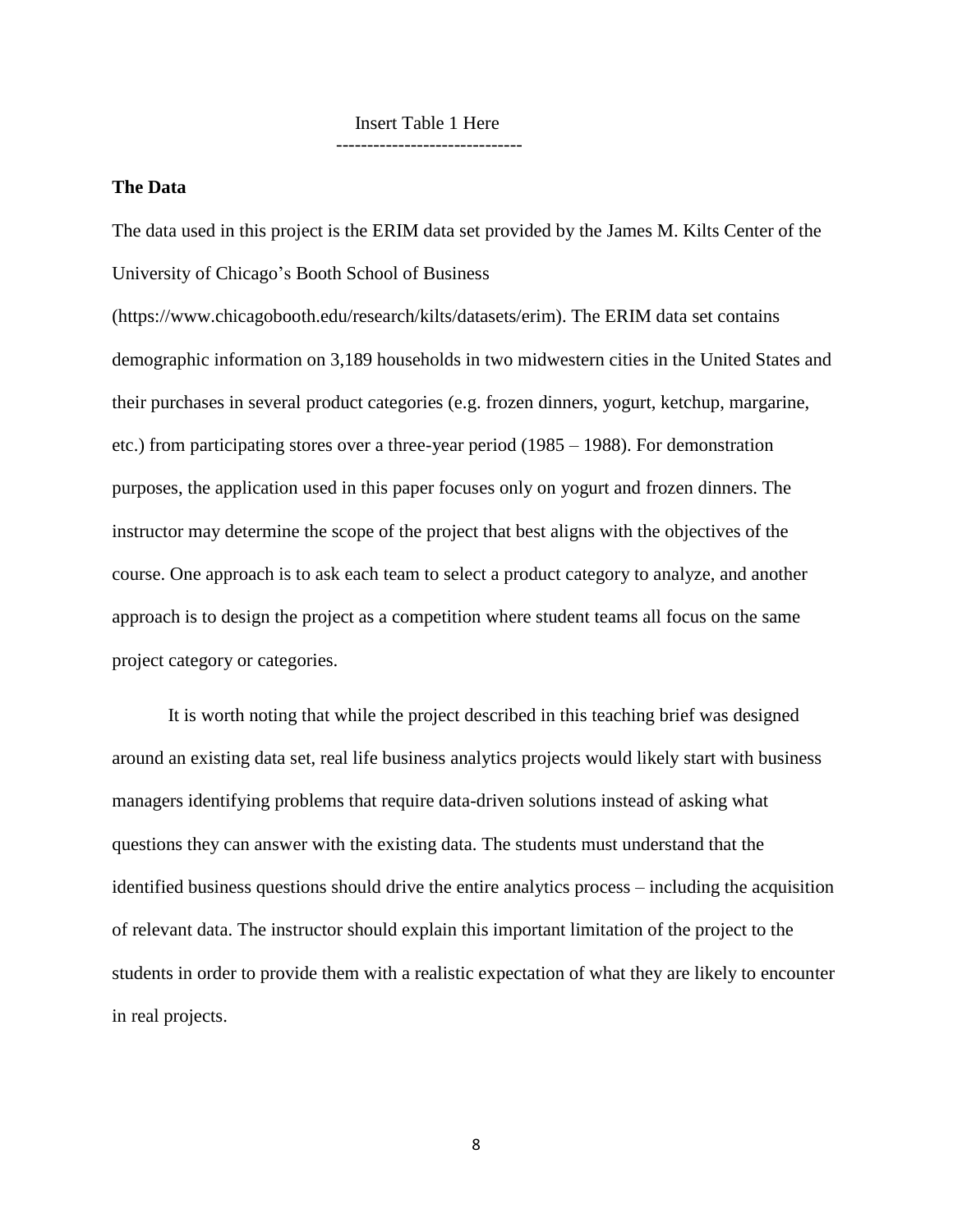#### **Business Understanding**

The first phase of the project deals with formulating business questions through an understanding of the business context. As most students are familiar with the retail industry, students can identify the potential business opportunities the data set presents to retailers and manufacturers in marketing and selling these products. For consistency across student teams, we suggest that the following two business questions be included in the assignment:

- 1. Which households are likely to purchase yogurt and frozen dinner products?
- 2. How much money is each household likely to spend on each product?

Students also need to understand that in practice, documenting available resources, estimating potential costs and benefits of the project, and identifying success criteria are also part of this first phase. In addition, business analysts often work with a wide range of stakeholders, and therefore, identifying relevant stakeholders and understanding their values and requirements are critical to the success of the project. During this phase of the project, the instructor may also impress upon students the general differences between supervised and unsupervised techniques. For example, students may be asked to consider whether supervised (predictive modeling) or unsupervised (pattern recognition) learning would be appropriate for achieving the analytical objectives and whether the current data set supports these techniques. These questions can be further explored during the data understanding phase of the CRISP-DM framework.

#### **Data Understanding**

Depending on the prerequisite knowledge of the students, the instructor can choose to require students to download the original data from the ERIM website, which require a fair amount of data integration and pre-processing. The original household data set contains 3,189 observations with 62 variables. Given that we are interested in variables that may influence a household's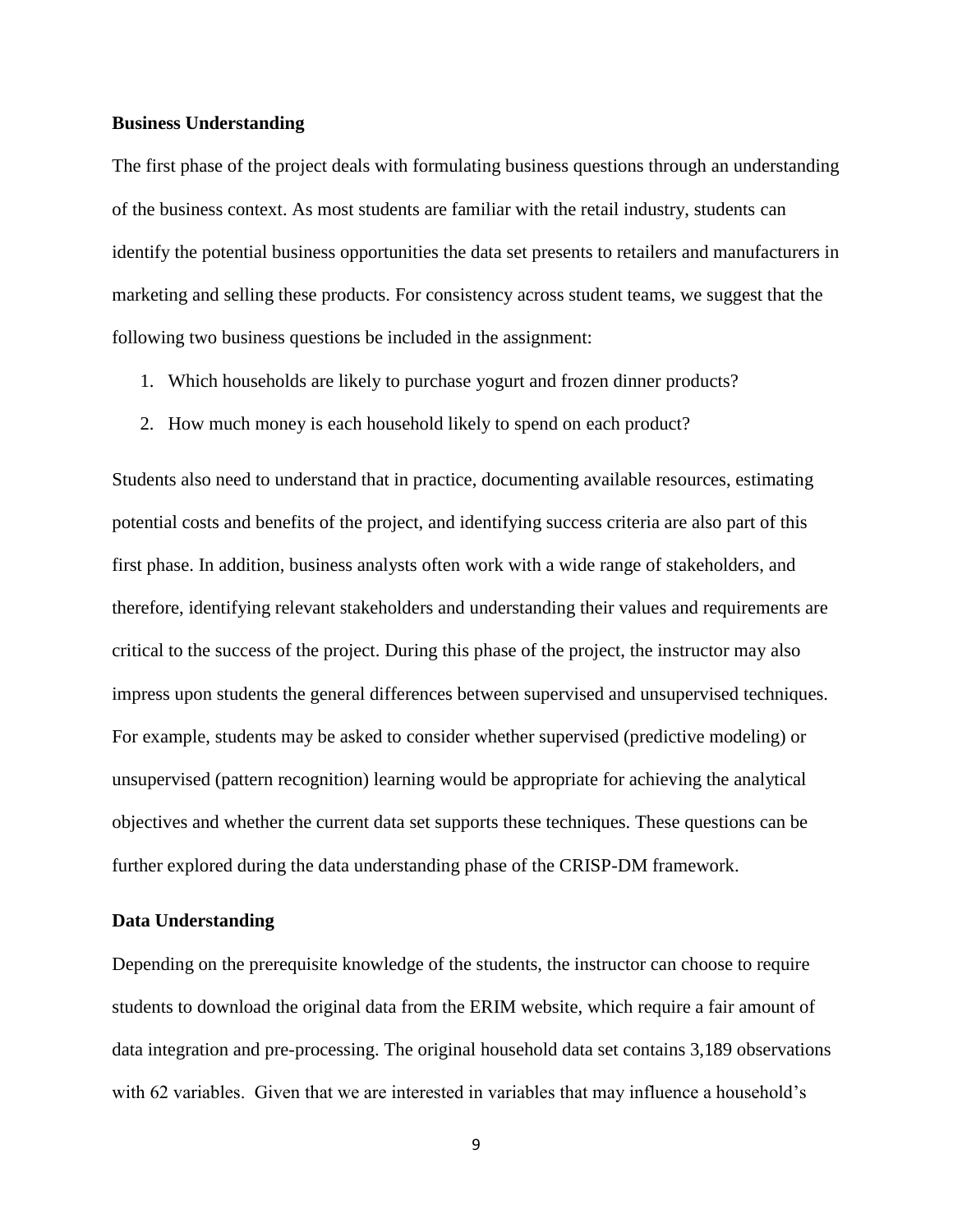decision to purchase yogurt or frozen dinners, we remove irrelevant variables from the data set such as the head of household's first name, whether the household had a washer and dryer, etc. Also, because nearly all male and female households are white in this data set, we delete the race variables. After integrating the household data with detailed purchase records, we produce the modified data set, now renamed ERIMData, which contains 3,189 observations and 18 variables. We provide a complete list and description of the variables in Table B1 in Appendix B; all of the data used in this application are available upon request.

Even with a more manageable data set, data preparation and wrangling are still necessary prior to model development and analysis. In this application, data wrangling and analytical modeling are performed using the R language; however, these are common tasks that can also be completed with other software packages or programming languages. For those who wish to learn R, basic tutorials can be found at [www.r-project.org/about.html](http://www.r-project.org/about.html) and [www.rstudio.com/online](http://www.rstudio.com/online-learning)[learning.](http://www.rstudio.com/online-learning) During this phase, students also explore the data and identify possible variables that may add value to subsequent analysis phases. In Appendix C, we provide a portion of the R code used for data wrangling and selected business analytic models. The complete R code is available upon request.

It is a common practice to produce summary statistics, look for symmetry, and/or identify outliers for key variables. Table 2 provides a summary for the two expenditure (target) variables. Even with only descriptive statistics, students can draw insights from the data. For both target variables, the median is notably less than the mean and the maximum value is dramatically higher than the third quartile. Thus, it is likely that both distributions are positively skewed and have outliers. Students are encouraged to use data visualization, such as boxplots, to reinforce this finding, and to explore other visualization tools, such as histograms, stacked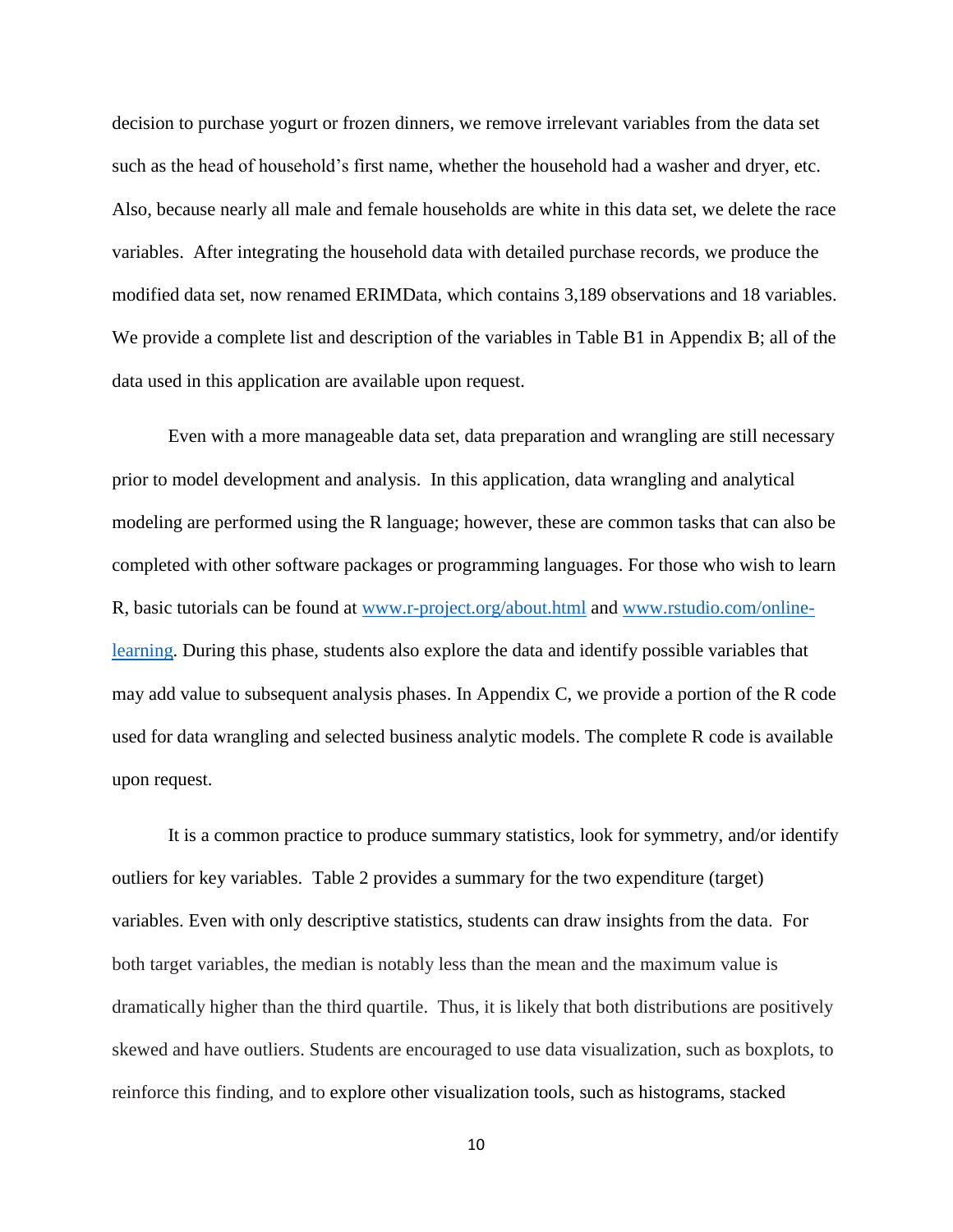column charts, scatterplots, bubble plots, and heat maps to discover other interesting patterns and stories.

> Insert Table 2 Here ------------------------------

The strong evidence of positive skewness and/or outliers suggests the following two approaches for conducting predictive analytics:

- 1. Log-transform the yogurt and dinner expenditure variables for prediction models.
- 2. Bin the yogurt and dinner expenditure variables for classification models.

These transformations along with other potential data-related issues can then be dealt with in the data preparation phase of the CRISP-DM framework.

#### **Data Preparation**

Although the ERIM data set is from the 1980's, it highlights so many of the relevant issues that business analysts still confront on a daily basis, starting with transforming unwieldy raw data into useful, actionable information. During the data preparation stage, we ask students to develop a comprehensive plan for data wrangling, which is the process of cleansing, integrating, transforming, and enriching the data. Most analysts will attest that data wrangling is one of the most critical and time-consuming steps in any analytics project.

With 3,189 observations and 18 variables in ERIMData and preliminary ideas for potential analysis techniques, students are advised that further data preparation is still necessary. In many data sets, including this one, there are missing values. For this project, it is appropriate to replace all missing values with 0's. For example, missing information on male head of household implies that there is no male head of household. Similarly, missing information on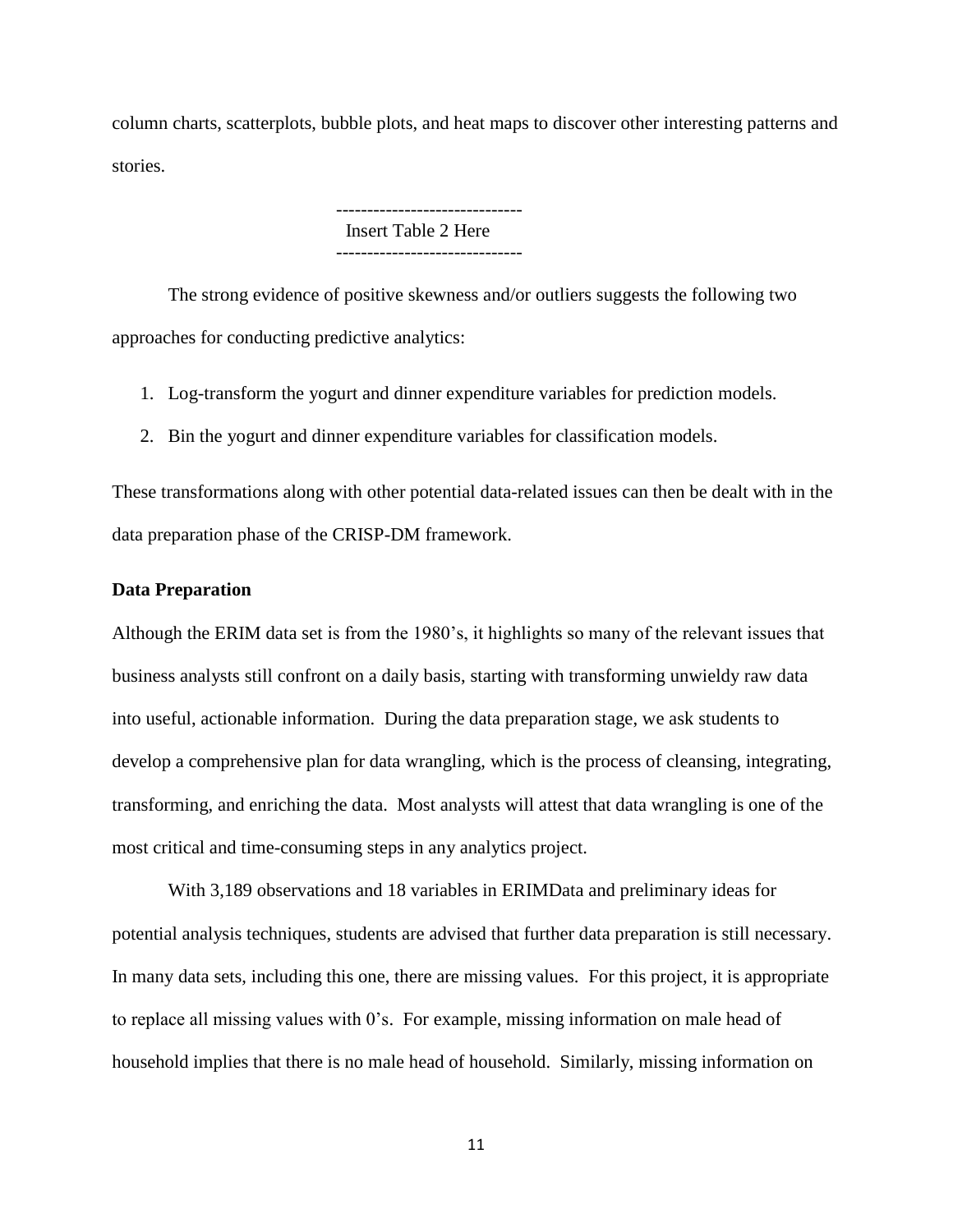yogurt expenditure implies that there is no expenditure on yogurt. The instructor, however, should remind students that it is not always appropriate to replace missing values with 0's.

Next, students are told that data wrangling is needed to create/transform variables that make good economic sense for the analysis. We create 12 additional variables in this phase. For instance, we create a Yogurt variable that assumes the value of 1 if a household purchases yogurt over the time period, 0 otherwise. Similarly, we create a Dinner variable that assumes the value of 1 if a household purchases frozen dinners over the time period, 0 otherwise. With the 12 new variables, we no longer need 13 of the original variables, and therefore, we remove them to create the final data set for analysis with 3,189 observations and 17 variables  $(18 + 12 - 13 =$ 17). We provide a complete list and description of the newly created variables as well as the ones retained from the original data set in Table B2 of Appendix B.

It is always useful to produce descriptive statistics on key variables in the final data set with a focus on the business questions previously discussed. One possible project requirement is to have students subset the data based on whether or not the households purchased the two products of interest: yogurt and frozen dinners. Table 3 shows averages for potential predictor variables for the entire sample and for subsetted households.

> ------------------------------ Insert Table 3 Here

Students are encouraged to grasp key characteristics of the data. They can also draw some interesting observations from subsetted data. For example, on average, households that purchased yogurt earned more, worked longer hours, and had a younger head of household as compared to households who did not purchase yogurt. Similar observations can be drawn when comparing households that did and did not purchase frozen dinners.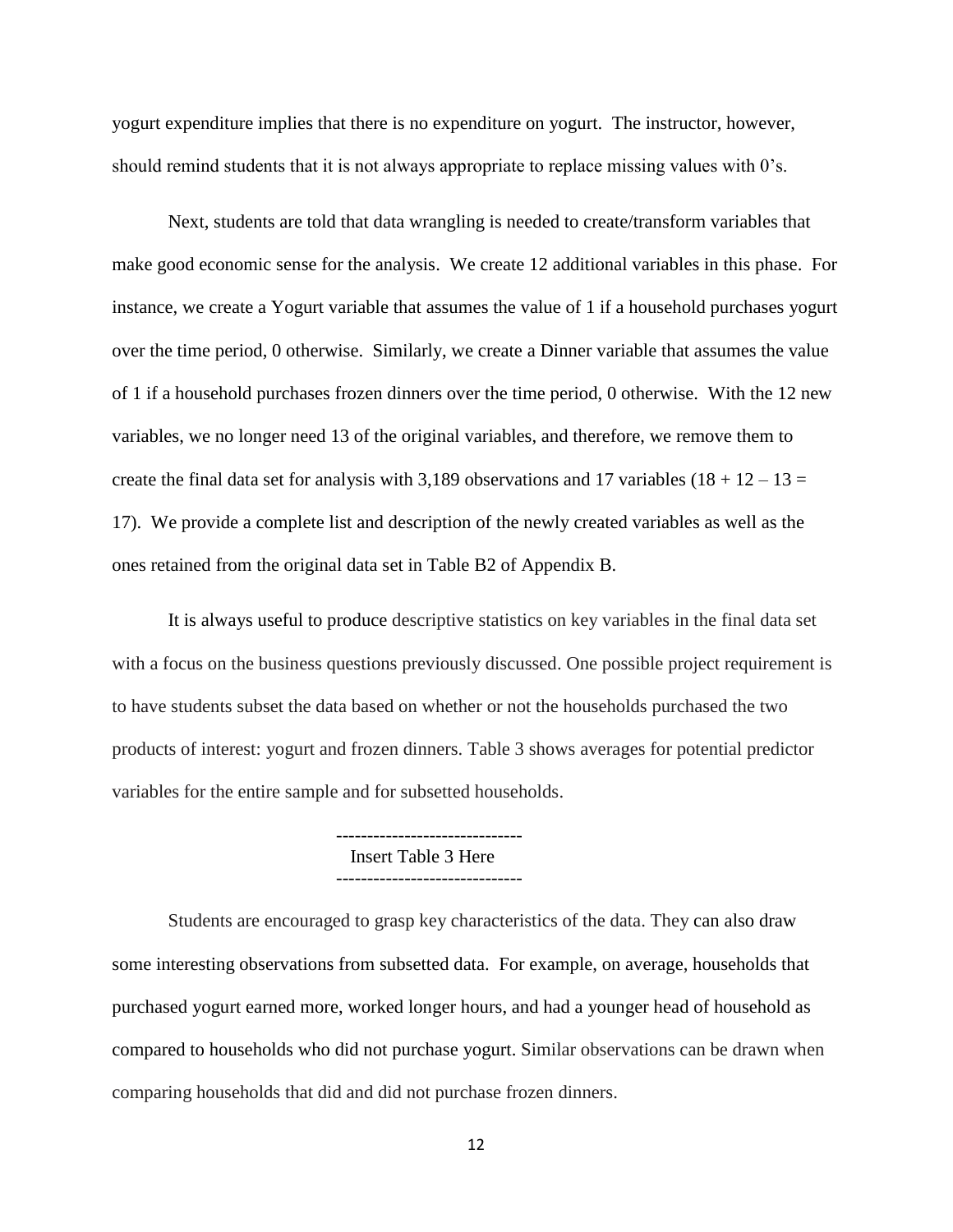#### **Modeling**

The modeling process involves applying predictive models to the data to identify hidden structures, patterns and relationships among variables. The efficacy of competing models is assessed in this phase as well. Therefore, we tend to divide this phase into two sub-phases, model development and model assessment.

#### *Model Development*

In the model development sub-phase, the instructor should highlight the strengths and limitations of various modeling techniques. Students will identify and choose the appropriate analytical techniques after considering their advantages and limitations. Initially, students may start with a model that offers a higher level of interpretability. For example, both logistic regression for classification and multiple linear regression for prediction are highly interpretable and quantify the impact of each predictor variable on the target variable.

Table 4 shows the logistic regression results for classifying whether or not a household purchases yogurt and frozen dinner products, respectively. As part of the project assignments, the instructor should ask students to consider the following questions based on the initial modeling results: (a) which predictor variables are the most influential predictors?, (b) how much impact does each predictor variable have on the probability of a household purchasing yogurt/dinner?, and (c) which type of household is likely to purchase yogurt/dinner? The instructor may also ask students to compare answers to these questions to their initial assumptions gained from data exploration during the earlier phases.

> Insert Table 4 Here ------------------------------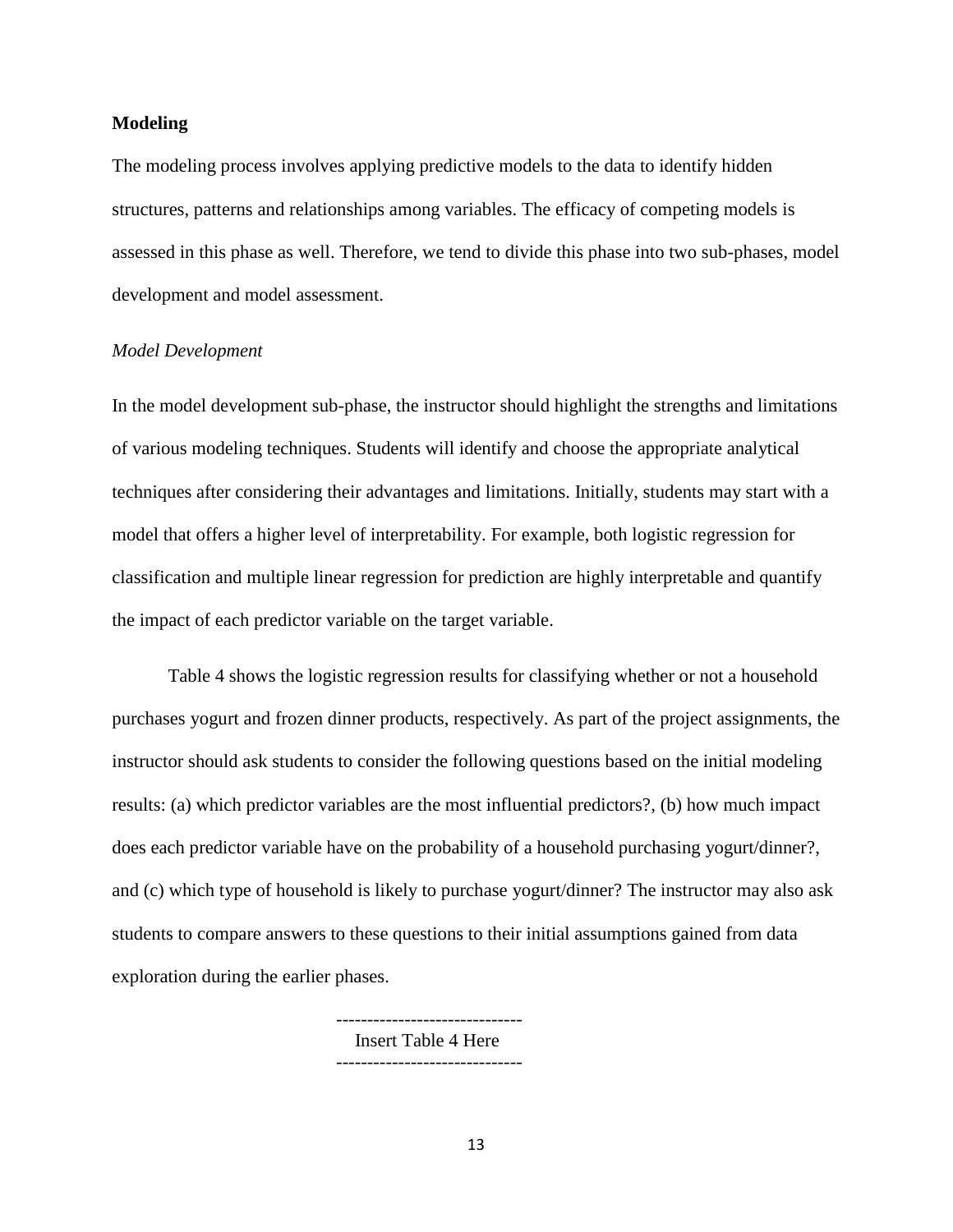Students are also asked to perform multiple linear regression models on the expenditure variables. As mentioned before, given the skewness of the numerical target variables, these target variables must first be transformed into natural logs. The instructor should provide the correct interpretation of the estimated coefficients of log-linear models. Qualitatively, the results from the multiple linear regression models are similar to those of the logistic models; the results are not reported in the paper for the sake of brevity.

While logistic and linear regression models offer important insights on how the predictor variables influence the target variables, the instructor can remind students that predictive modeling focuses more on the model's ability to classify or predict a future case correctly than trying to interpret or draw inferences from the model. In other words, a well performing explanatory model may not necessarily be a good predictive model. Data-driven techniques such as naïve Bayes, ensemble trees and *k*-nearest neighbors may result in better predictive models even though they suffer in interpretability.

#### *Model Assessment*

In the model assessment sub-phase, the instructor should stress the importance of evaluating model performance using the validation or test data set instead of the training set. Performance measures should evaluate how well an estimated model will perform in an unseen sample, rather than making the evaluation solely on the basis of the sample data used to build the model. The validation data set not only provides measures for evaluating model performance in an unbiased manner but also helps optimize the complexity of predictive models.

Students are asked to evaluate model performance using the validation data set each time a model is developed and focus on measures of predictive performance rather than on goodnessof-fit statistics as in a traditional analytical process. For classification models, performance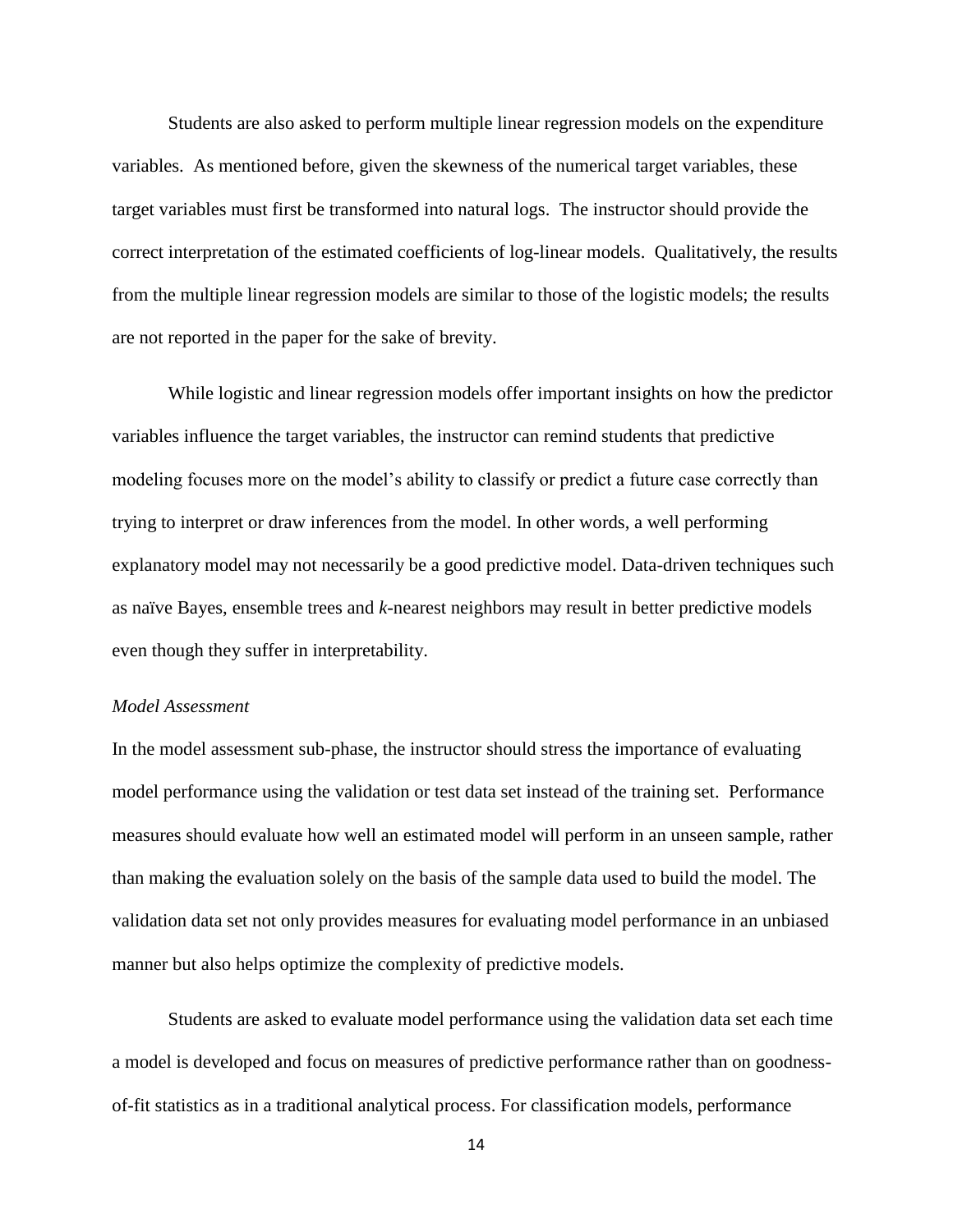measures include the accuracy rate, sensitivity and specificity. For prediction models, common performance measures are the mean error (ME), the root mean square error (RMSE), and the mean absolute error (MAE). Furthermore, performance charts such as the cumulative lift chart, the decile-wise lift chart, and the receiver operating characteristic (ROC) curve are also used to evaluate model performance.

To illustrate the teaching points, we partitioned the data to re-estimate and assess the logistic regression model for classifying whether a household would purchase yogurt or frozen dinners, respectively; see Table 5 for the performance measures. We present two sets of performance measures, using the cutoff value of 0.5 (the default cutoff value for binary classification models) and the cutoff value equal to 0.82 for yogurt and 0.33 for frozen dinners (the actual proportion of households in the data that purchased yogurt and frozen dinners, respectively). It is important to point out to students that classification performance measures are highly sensitive to the cutoff values used. A higher cutoff value classifies fewer number of cases into the target class, whereas a lower cutoff value classifies more cases into the target class. As a result, the choice of the cutoff value can influence the confusion matrix and the resulting performance measures. In cases where there are asymmetric misclassification costs or an uneven class distribution in the data, it is recommended that the proportion of target class cases be used as the cutoff value. For example, by setting the cutoff value to 0.33 for frozen dinners, the model generates a sensitivity value of 0.5671 meaning that 56.71% of the target class cases are correctly classified, versus a sensitivity value of 0.1106 if the cutoff value is 0.5.

> ------------------------------ Insert Table 5 Here ------------------------------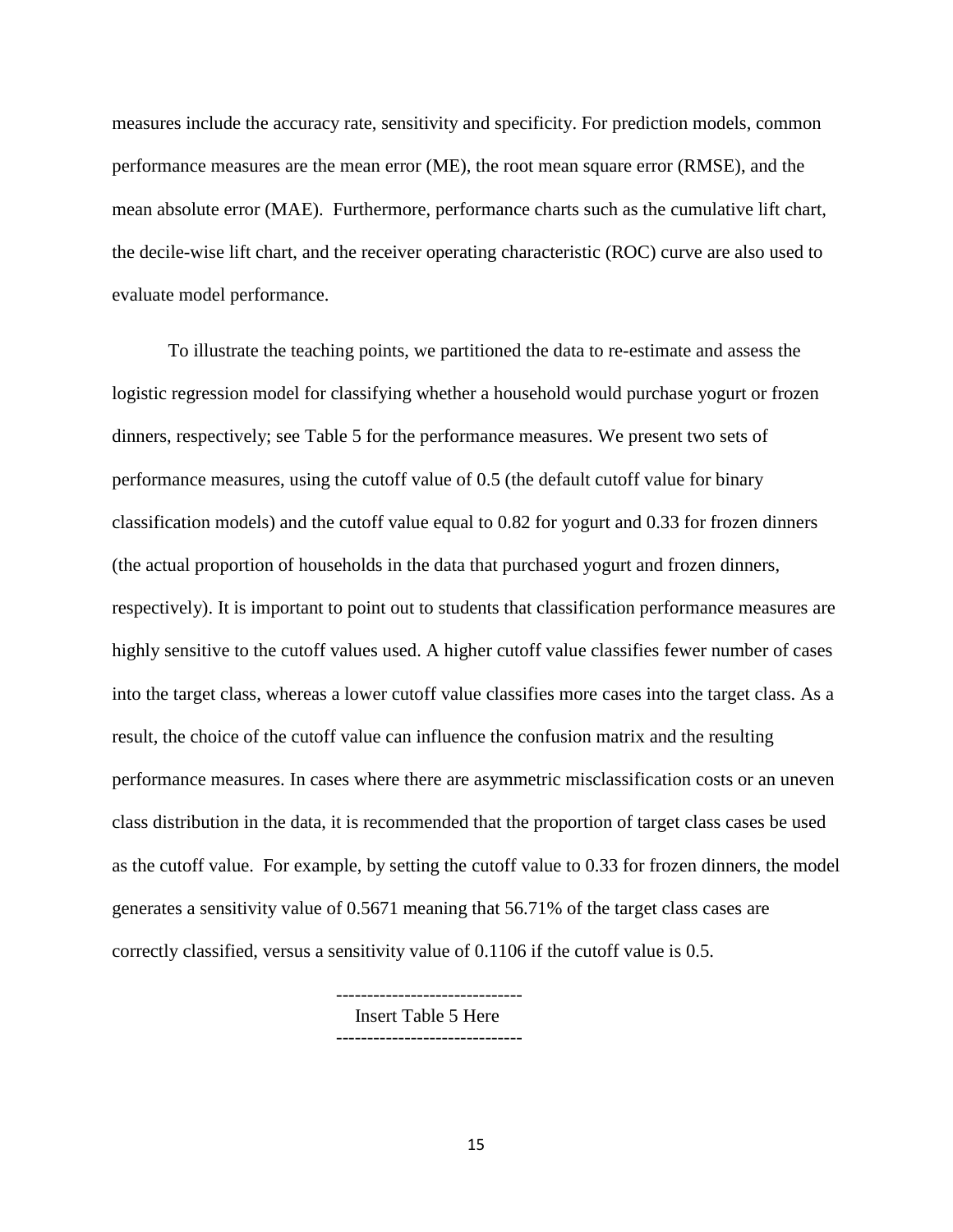It is sometimes more informative to have graphical representations to assess model performance. Figure 2 displays these charts that are associated with the logistic regression model for frozen dinners. Note that the charts are created using the validation data set. Unlike the numeric performance measures, the performance charts are not sensitive to the choice of cutoff value. Students need to be able to articulate the performance of various models based on the performance charts. For example, Figure 2 suggests that the logistic regression model offers improvement in prediction accuracy over the baseline model (random classifier). The lift curve lies above the diagonal line suggesting that the model is able to identify a larger percentage of target class cases (households that purchase frozen dinners) by looking at a smaller percentage of the validation cases with the highest predicted probabilities of belonging to the target class. The decile-wise lift chart conveys similar information but presents the information in 10 equal-sized intervals. Finally, the ROC curve also suggests that the model performs better than the baseline model in terms of sensitivity and specificity across all possible cutoff values. The area under the curve (AUC) value is 0.6138, which is larger than the AUC value of the baseline model (AUC = 0.5).

Insert Figure 2 Here

In the modeling phase of the CRISP-DM framework, students were asked to consider classification and prediction models. We show the logistic regression model for classification and the multiple linear regression model for prediction. While the logistic model seemed to work well for both products in this application, students should verify that other data-driven techniques, such as ensemble trees and *k*-nearest neighbors, do not yield better performance measures. As an alternative to the multiple linear regression model, students may want to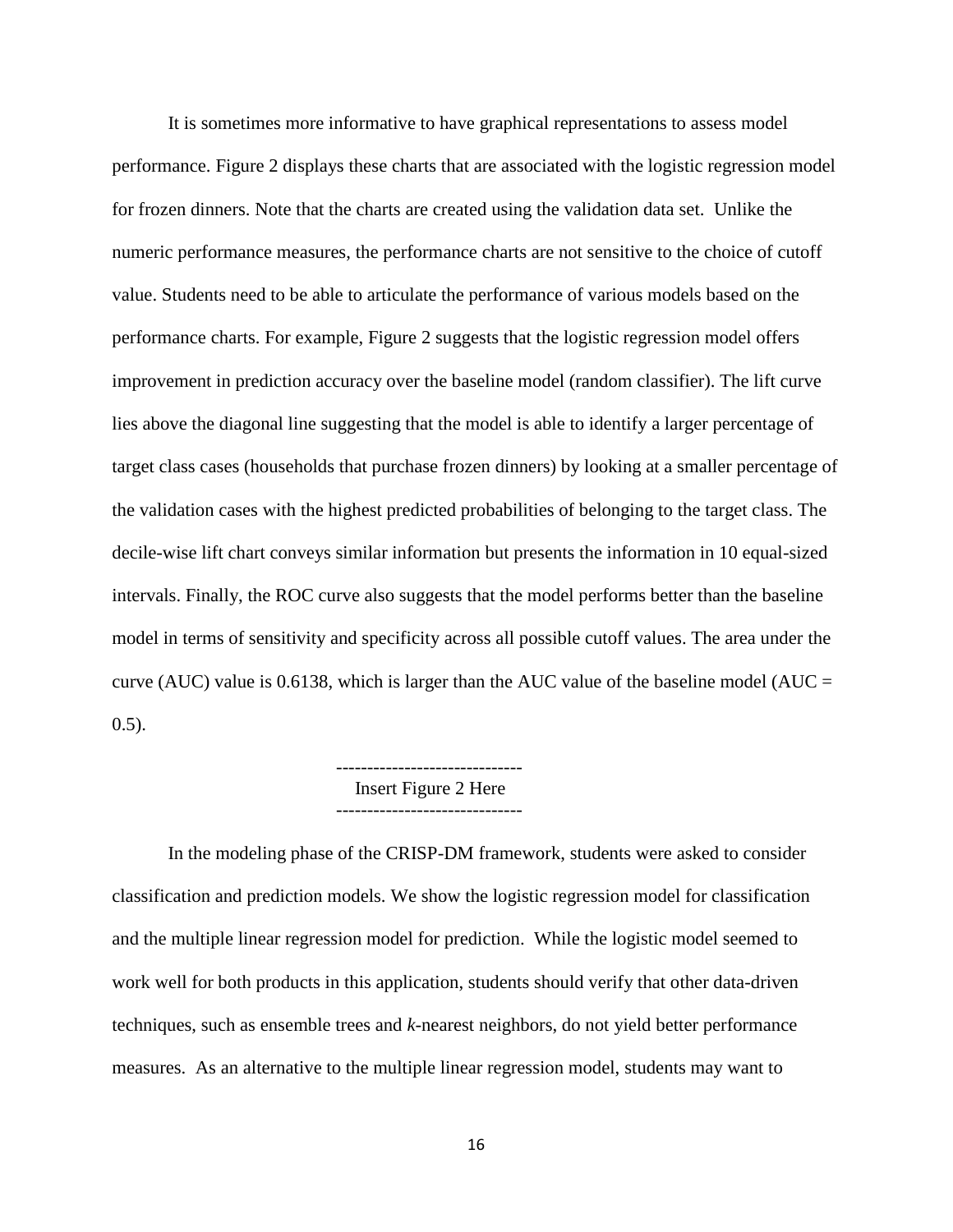consider a regression tree. Figure 3 displays the regression tree model and its performance measures for frozen dinners, which can be used as the basis for model selection. For the regression tree, the amount a household spends on frozen dinners is determined by the number of members in the household and age. Based on RMSE, this model has a smaller average prediction error than the multiple linear regression model. Students are encouraged to verify this fact and contemplate why a simpler model may produce more accurate predictions than the more complex ones do in some cases. While we focus on supervised learning in this application, students can also explore unsupervised learning approaches (e.g. cluster analysis) to further examine interesting patterns and relationships that may exist in the data.

> ------------------------------ Insert Figure 3 Here ------------------------------

#### **Evaluation**

While the efficacy of the predictive models with regard to various performance measures is assessed during the modeling phase, the evaluation phase focuses on determining whether the models have properly achieved the business objectives specified in the earlier phases. This phase reminds students that data mining is not merely an academic exercise but a field designed to impact decision making, and it requires students to take off the hat of a technical expert and put on the business hat. One important process within the evaluation phase is to review the steps executed to construct the model to ensure that no important business issues were overlooked. Therefore, each team selects two students outside the team to review and critique the team's modeling process, and validate the logic behind the process.

This phase also impresses on students the importance of domain knowledge and business acumen in understanding the findings of analytics. During this phase, students frequently realize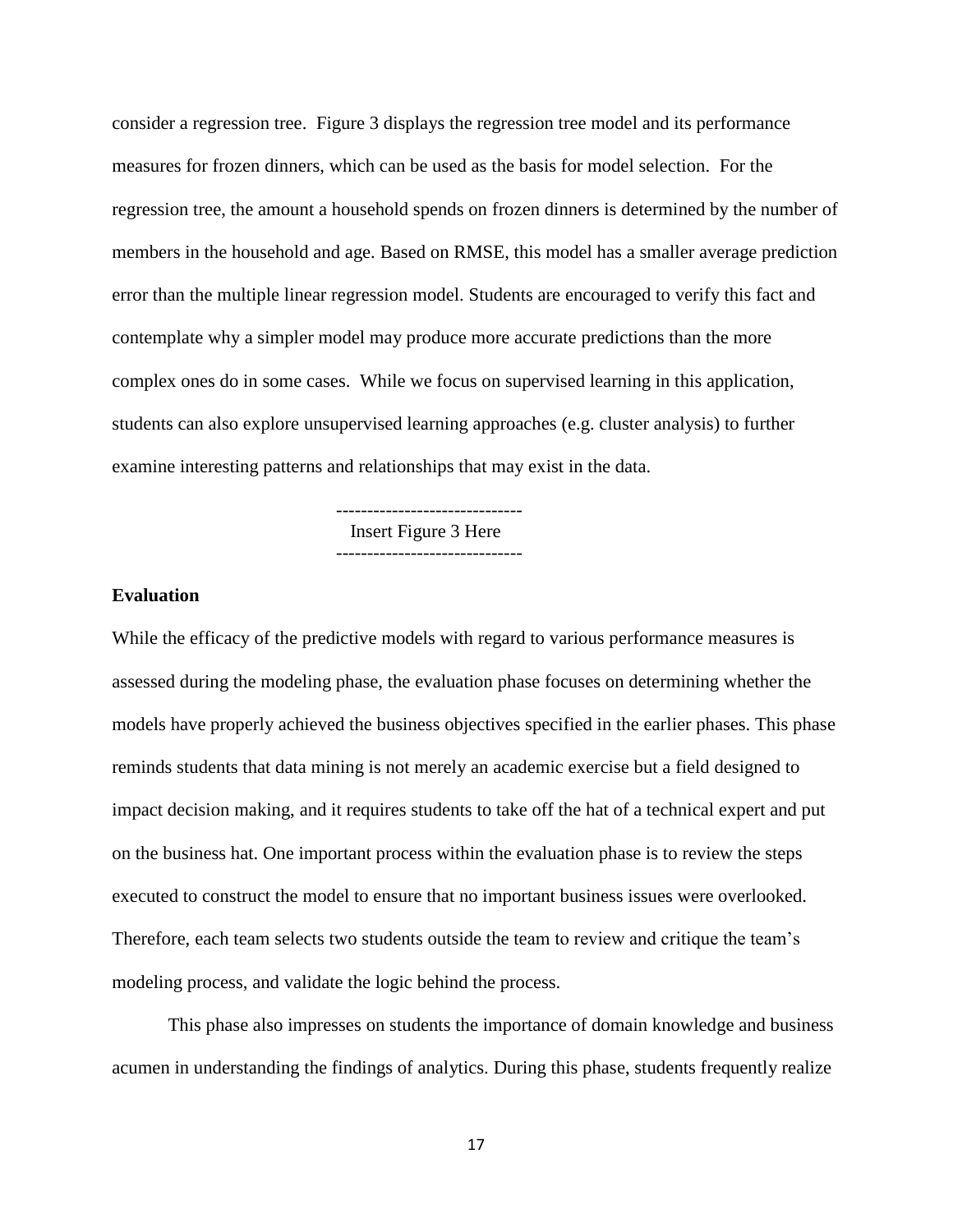that the strongest patterns and relationships identified by the models are often obvious, less useful, or simply reflect business rules, and in many cases, the most technically elegant or sophisticated solutions yield little relevant insights to answer the business questions. In addition to self-assessment, student teams are asked to collaborate with domain experts to evaluate how well their predictive models achieve the business objectives. In the case of the ERIM project, each team conducts interviews with the instructor, who plays the role of a retail expert, to discuss the team's findings and explore the possible actionable decisions that retailers and manufacturers can make based on the findings.

For example, the classification models reveal interesting differences and similarities between households that are likely to purchase yogurt and those that are likely to purchase frozen dinners. Households that are likely to purchase yogurt tend to have higher income and education levels and consist of a married couple or are led by a female head of household; whereas households that are likely to purchase frozen dinners tend to have lower income and education levels and have at least one pet. Relatively young head(s) of households with large families are expected to purchase both yogurt and frozen dinners. Students are encouraged to develop compelling data stories that help depict the profiles of these households for the audience and provide actionable recommendations that would lead to marketing and advertising, store placement, and product design strategies. Such discussion often leads to teams backtracking to earlier phases to augment data preparation and modeling processes.

Putting on the business hat encourages students to look at the models from a different perspective sometimes. For example, while prediction models produce predicted values of the target variable, a marketing executive may decide to place more emphasis on the ranking of the predicted values rather than the values themselves. Similarly, in order to achieve our business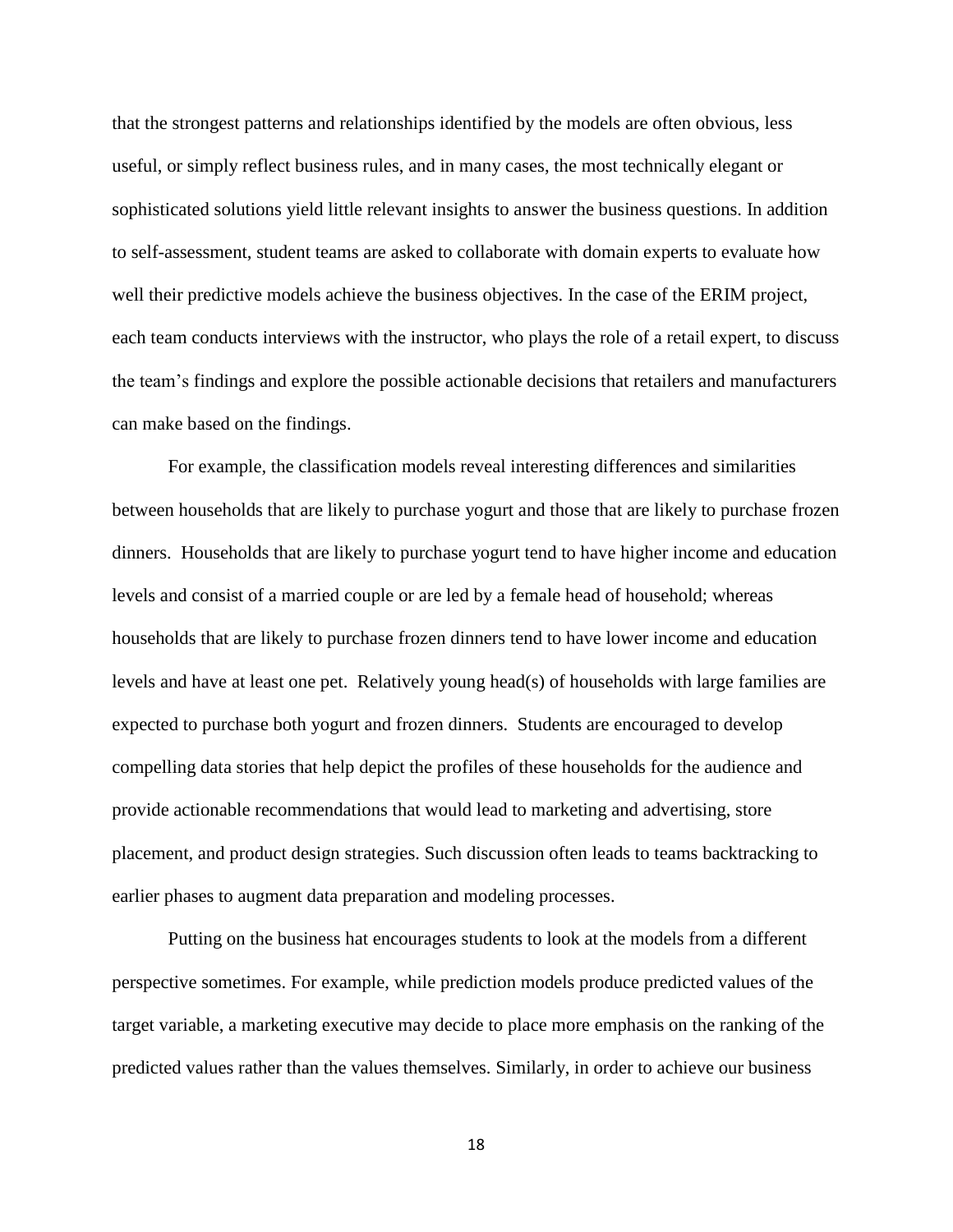objective, we are more likely to be interested in identifying households that would spend more on frozen dinners so that we can target these households for future marketing efforts rather than accurately predicting how much each household spends on frozen dinners. The performance measures such as RMSE often fail to provide us with this critical information. To understand the model's ability to correctly rank spending, performance charts such as the lift chart and the decile-wise lift chart can be more helpful. A critical evaluation of the analytics findings from the business perspective in this phase helps the teams refocus on the objectives of the project and create compelling data stories and recommendations for business decision makers.

### **Deployment**

The final phase of the project involves a written report and presentation of the key findings. This phase stresses the importance of storytelling to communicate analytical findings to their intended audience effectively. Storytelling, or data storytelling, refers to crafting and delivering compelling data-driven stories to decision makers for the purpose of converting insights into actions, the final phase of the CRISP-DM framework.

Contrary to popular belief, storytelling is not the same as data visualization although presenting data through visually engaging figures and diagrams is a part of storytelling. Students are asked to focus on three key elements of storytelling: data, visualization and narrative, and how they complement one another to create a compelling story about the findings. Simply presenting the analytical process and findings from a technical perspective would have limited use to decision makers. To engage the audience, students must learn to focus on the context around the data that helps demonstrate the business value of the analysis, and use appropriate and engaging visualizations to help reveal the underlying patterns and relationships. Students are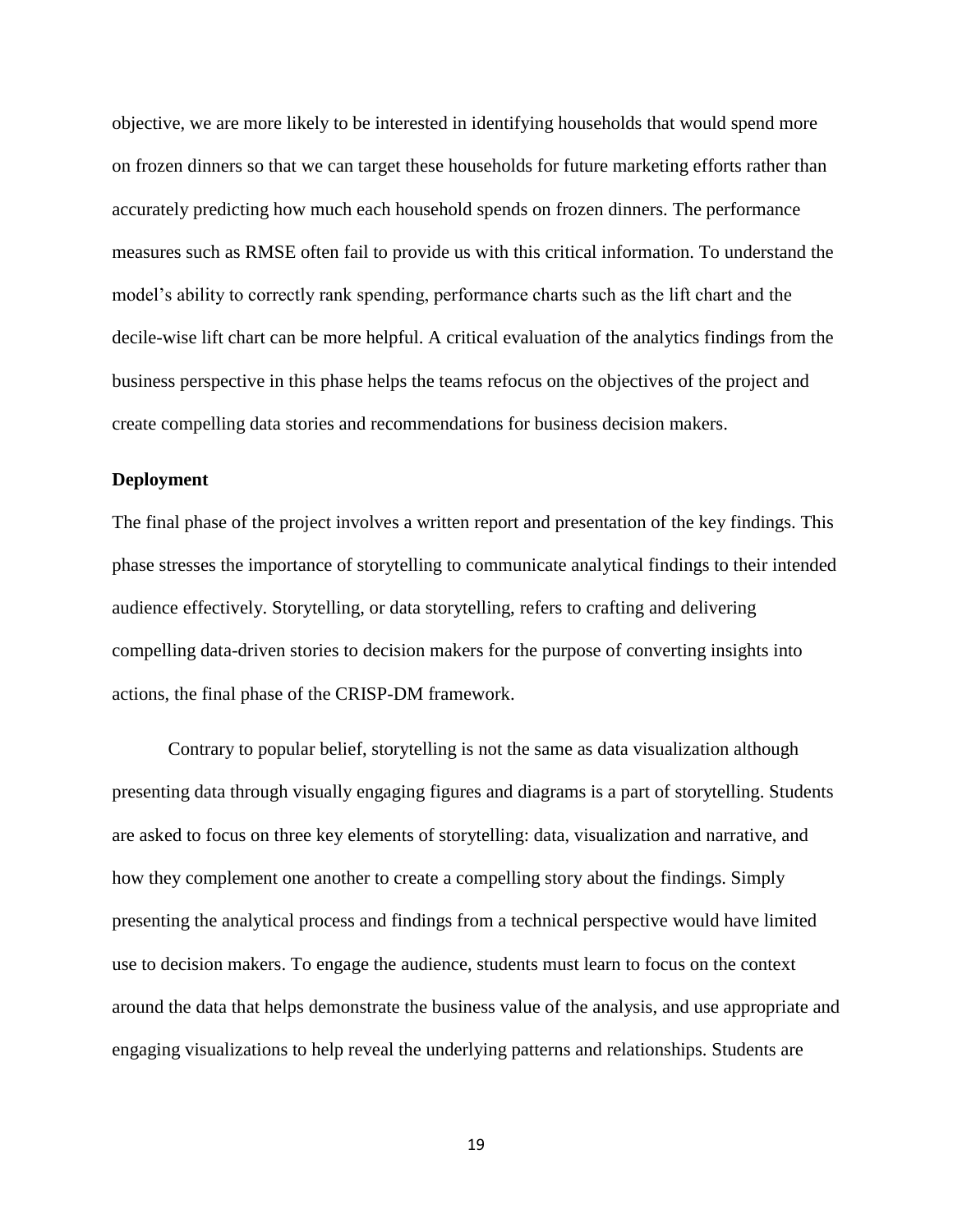advised to present business insights gained from data analysis from a non-technical standpoint and craft the story around the data by focusing on answering the following three questions:

- 1. Why should the decision maker care about the findings?
- 2. How do these findings affect the business?
- 3. What actions do you recommend to the decision maker?

Storytelling gives the dry topic of data analysis an interesting spin and makes the content of the report and presentation more palatable to the audience who are often business decision makers with little training and/or interest in analytical methodologies. We find that storytelling is often intimidating at first to students in the business analytics course, especially to those with a technical mindset. However, it is a career-building skill that can be improved with practice and guidance from the instructor.

Critical reflection is an essential component of the experiential learning cycle (Kolb, 2015). It helps enhance students' understanding of the experiential activities in the context of the learning objectives of the course. Upon the completion of the project, the students are asked to reflect on their analytics work. A critical reflection framework such as the self-reflective model by Rolfe et al. (2001) can reinforce students' learning experience. Their reflective model is based on three simple steps: 'What?', 'So what?', and 'Now what?'. In the 'What?' step, students reflect upon important questions such as 'What happened in the project?', 'What was the role of each team member?', and 'What was the problem being solved?'. During the 'So what?' step, students may consider questions such as 'What other issues and opportunities arose from the project?', 'What conclusions did you draw from the project?', and 'What did you learn about the project and other team members?'. Finally, during the 'Now what?' step, students contemplate questions such as 'How will you apply what you learned from the project?', 'If you need to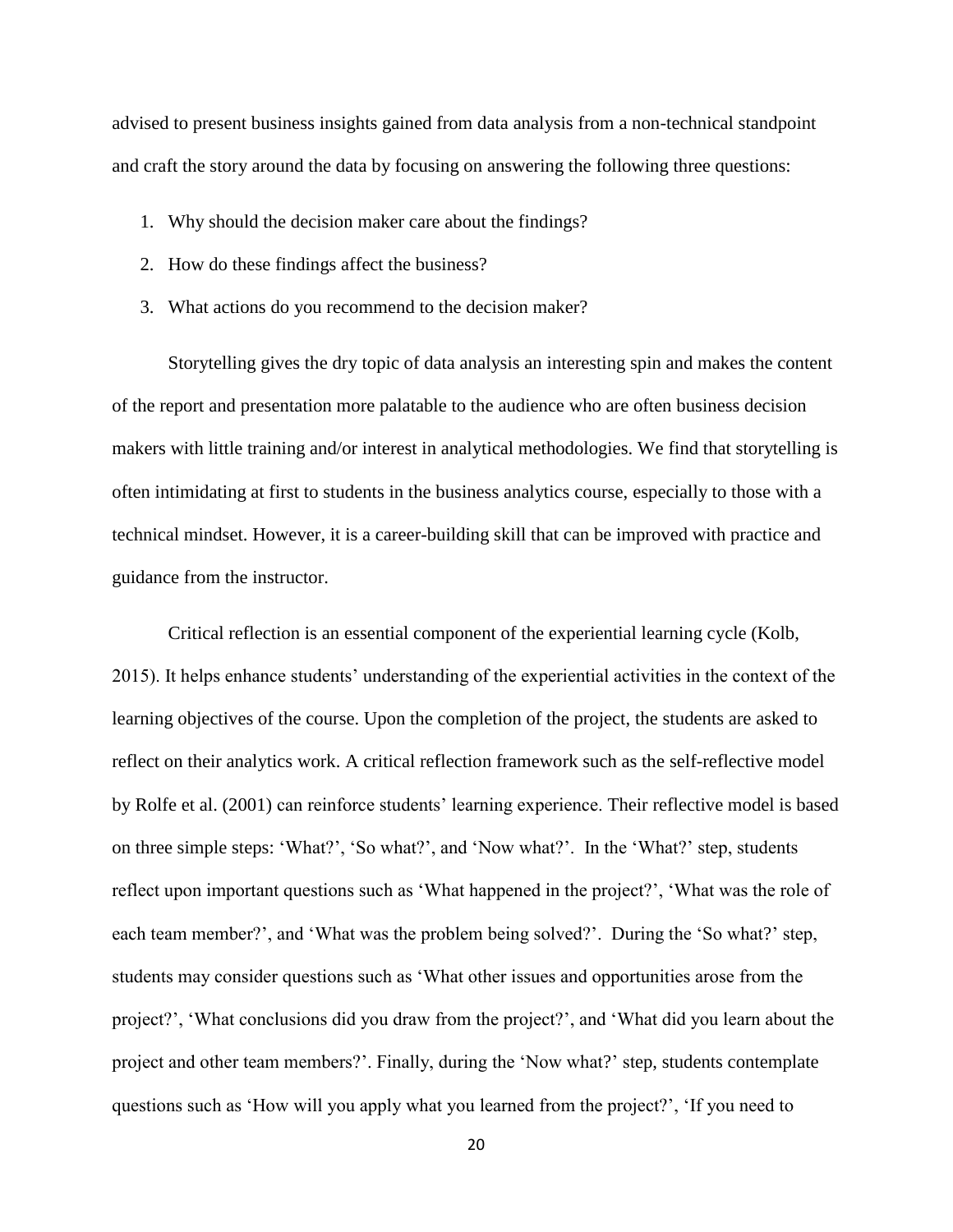complete a similar project again, what would you do differently?' and 'What other skills might be beneficial to learn before you proceed to the next project?'.

#### **ASSESSMENT OF PEDAGOGICAL EFFECTIVENESS**

After completing an analytics course that provided students with a deep-dive of the CRISP-DM process, groups of graduate-level business analytics students then enrolled in an industry project course. In this course, students followed the six CRISP-DM phases to complete an analytic project addressing real-world business problems using large data sets. This sequence allowed us to assess the effectiveness of the CRISP-DM process as a pedagogical framework. Students filled out a course evaluation survey at the end of the 10-week quarter. The survey results were not released to the instructor until after the grades were submitted. Generally, students responded positively to the CRISP-DM pedagogical framework. Using the course evaluations from the same course that was offered in Spring 2017 where the CRISP-DM framework was not used as the pedagogical benchmark, we have seen improvements across multiple student satisfaction and learning measurements. In Winter 2019, approximately 89% of the students responded to the survey 'strongly agreed' or 'agreed' that the course was "educationally effective," whereas 83% students responded positively to this question in Spring 2017. In addition, 83% indicated that their interest in business analytics "has been stimulated" by the project versus 67% of the students in Spring 2017. Regarding the amount of workload, 89% responded that the workload was "appropriate in relation to other courses of equal credit" versus 83% of the students in Spring 2017. The students expressed that the CRISP-DM framework proved effective in helping them navigate through complex analytics issues and offered a structured approach to solving real-world, big data problems. While the anecdotal evidences from both students and the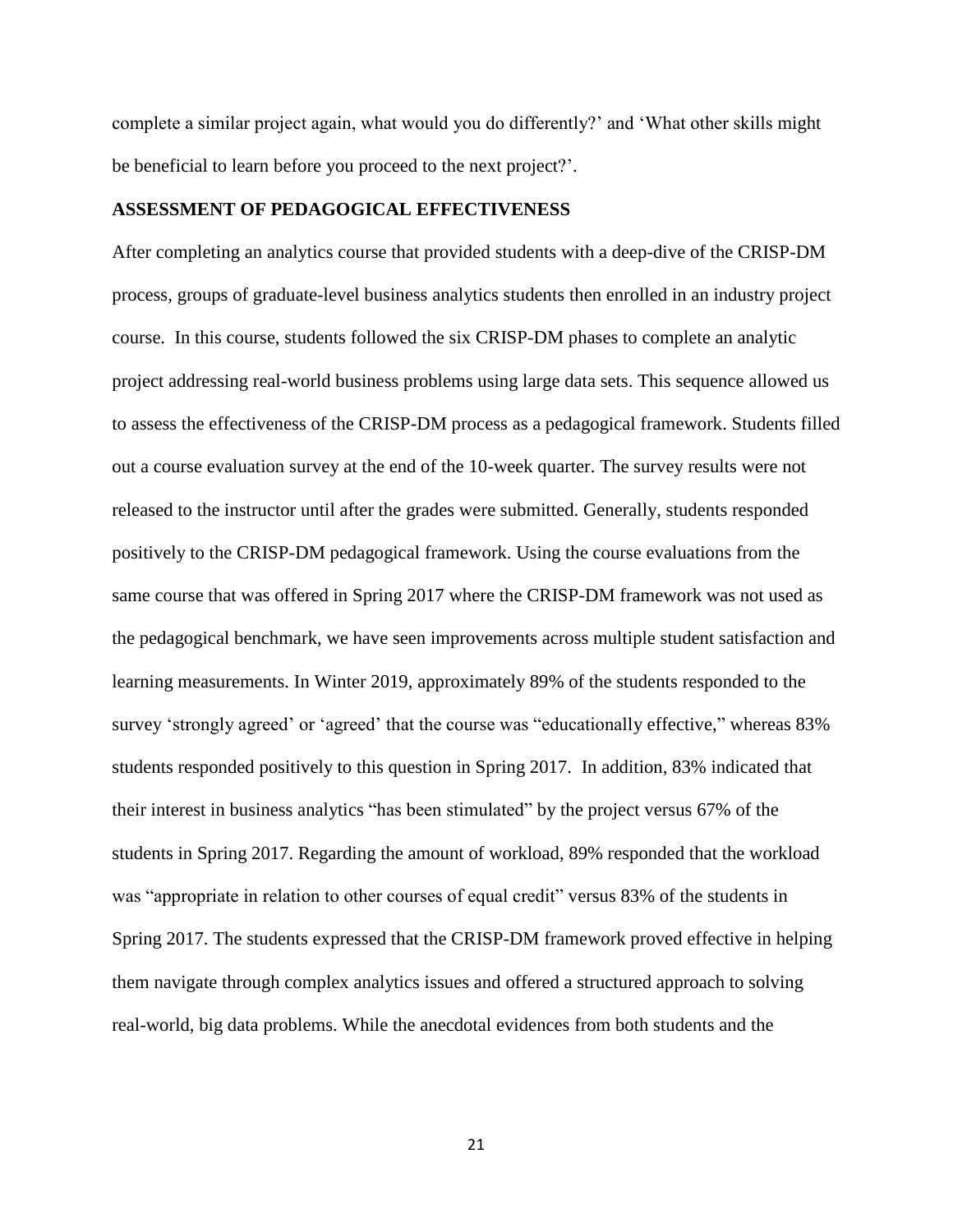instructor regarding the effectiveness of the CRISP-DM pedagogical framework are extremely positive, more data will need to be collected in the future to validate our conclusion empirically.

At the end of the quarter, each student group presented its analysis results and key findings following the storytelling guidelines outlined in this teaching brief. The presentations focused on how the project delivered business value through a structured process of analytics with the intended audience being business executives rather than analytics professionals. Every student participated in the group presentation and was required to meet individually with the instructor to discuss his or her participation and contribution to the project. Students were graded on their mastery of the key knowledge points throughout the CRISP-DM phases and ability to communicate the findings effectively. For the Winter 2019 quarter, the oral presentations and individual meetings showed that approximately 82% of the students were able to articulate the business value of their projects and communicate the key findings to a non-technical audience effectively. Almost all of the students demonstrated a satisfactory level of understanding of the CRISP-DM framework.

#### **CONCLUSION**

Experiential learning opportunities that mimic real-world projects have been proven effective in teaching applied subjects such as business analytics. The project described in this teaching brief provides students with a holistic experience of converting data into insights and actionable business strategies. The infusion of the CRISP-DM framework throughout the project creates a structured approach to a creative problem-solving process. This extensive project is valued by both the instructor and students. The structure of the project and instructional experience gained by the instructor from this project can be readily applied to other large data sets and business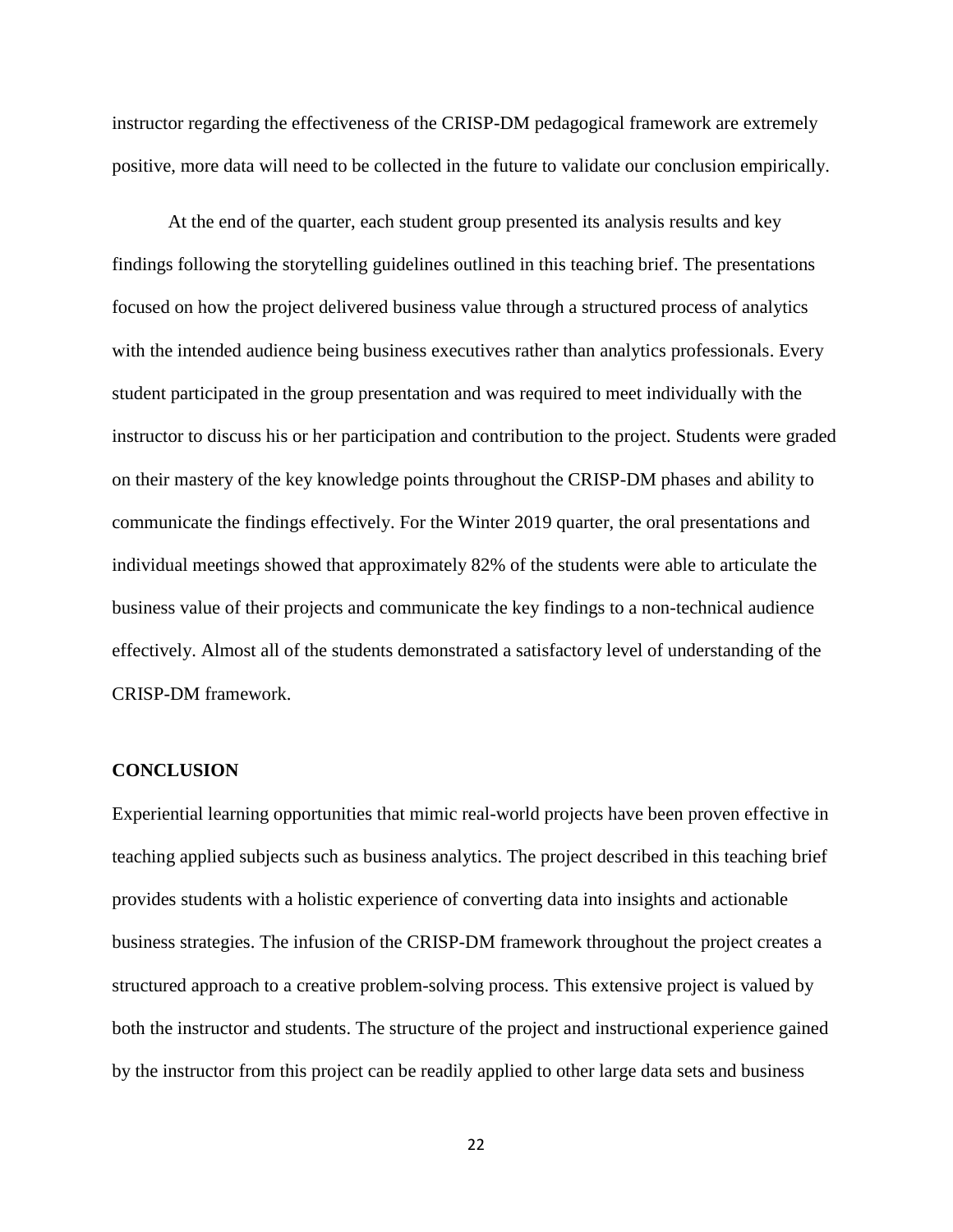problem contexts including consulting projects. Students who have undertaken this project gain a better understanding of the CRISP-DM framework, which is a widely adopted industry standard for analytics projects, and an integrated view of the knowledge points that permeate throughout the business analytics curriculum. The project provides an effective and engaging experiential learning activity that helps improve career-readiness for business students.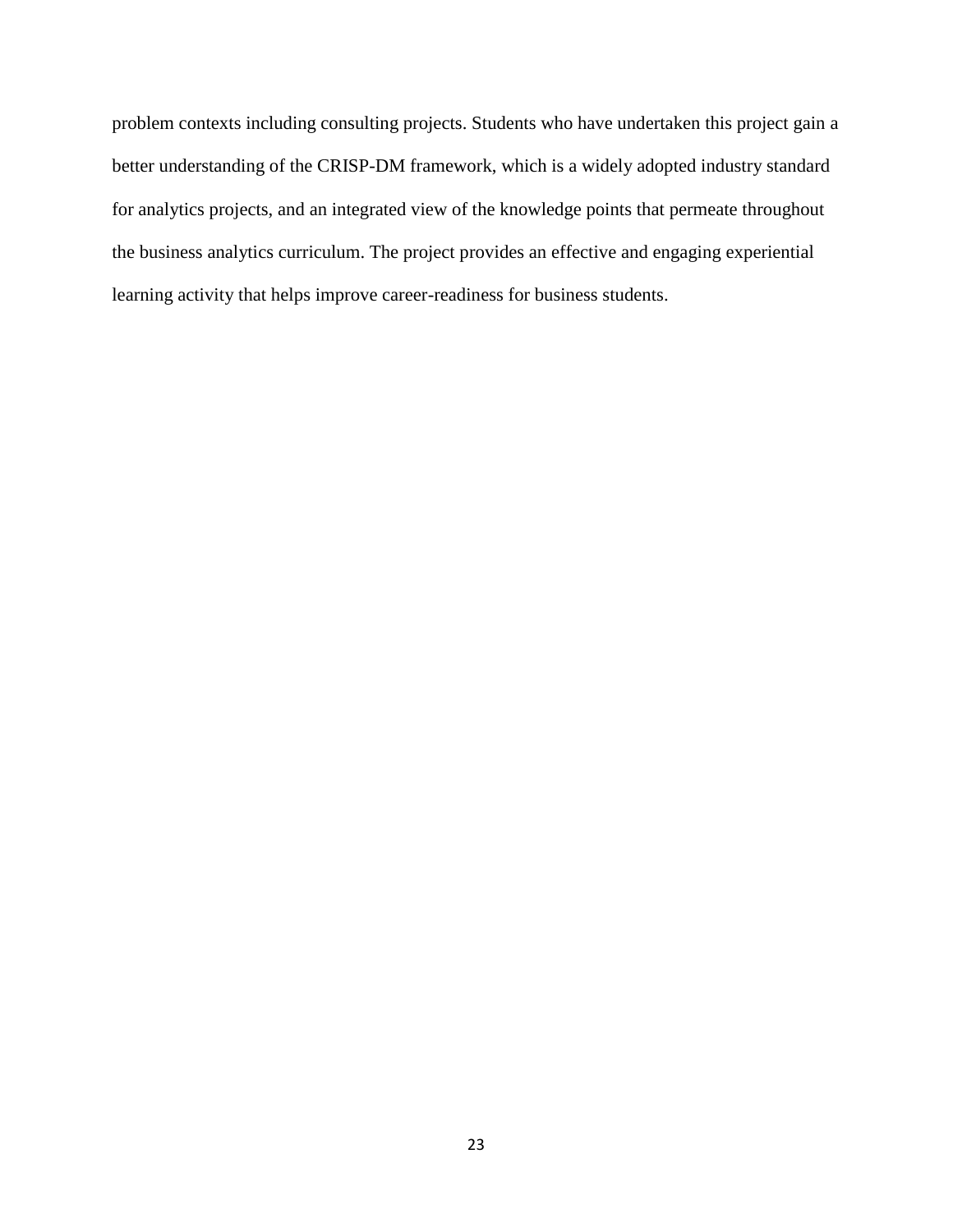#### **REFERENCES**

- 1. Abbasi, A., Sarker, S., & Chiang, R.H. (2016). Big Data Research in Information Systems: Toward an Inclusive Research Agenda. *Journal of the Association for Information Systems*, 17(3).
- 2. Anderson, J.S. & Williams, S.K. (2019). Turning Data into Better Decision Making: Asking Questions, Collecting and Analyzing Data in a Personal Analytics Project. *Decision Sciences Journal of Innovative Education*, 17(2), 126 – 145.
- 3. Asamoah, D.A., Sharda, R., Hassan Z.A., & Kalgotra, P. (2017). Preparing a Data Scientist: A Pedagogic Experience in Designing a Big Data Analytics Course. *Decision Sciences Journal of Innovative Education*, 15(2), 161–190.
- 4. Burch, G.F., Giambatista, R., Batchelor, J.H., Burch, J.J., Hoover, J.D., Heller, N.A. (2019). A Meta-Analysis of the Relationship Between Experiential Learning and Learning Outcomes. *Decision Sciences Journal of Innovative Education,* 17(3), 239 – 273.
- 5. Cardozo, R.N., W.K. Durfee, A. Ardichvili, C. Adams, A.G. Erdman, M. Hoey, P.A. Iaizzo, D.N. Mallick, A. Bar-Cohen, R. Beachy, & Johnson, A. (2002). Perspective: Experiential Education in New Product Design and Business Development, *Journal of Product Innovation Management*, 19(1), 4 - 17.
- 6. Dykes, B. (2016). Data Storytelling: The Essential Data Science Skill Everyone Needs. Forbes, March 31, 2016, available at [https://www.forbes.com/sites/brentdykes/2016/03/31/data-storytelling-the-essential-data](https://www.forbes.com/sites/brentdykes/2016/03/31/data-storytelling-the-essential-data-science-skill-everyone-needs/)[science-skill-everyone-needs/](https://www.forbes.com/sites/brentdykes/2016/03/31/data-storytelling-the-essential-data-science-skill-everyone-needs/)
- 7. Heim, G.R., Tease, J., Rowan, J., & Comerford, K. (2005). Experiential Learning in a Management Information Systems Course: Simulating IT Consulting and CRM System Procurement. *Communications of the Association for Information Systems*, 15, 428 – 463.
- 8. Henke, N., Bughin, J., Chui, M., Manyika, J., Saleh, T., Wiseman, B., & Sethupathy, G. (2016). The Age of Analytics: Competing in a Data-driven World. McKinsey Global Institute, accessed June 13, 2019, available at [https://www.mckinsey.com/business](https://www.mckinsey.com/business-functions/mckinsey-analytics/our-insights/the-age-of-analytics-competing-in-a-data-driven-world)[functions/mckinsey-analytics/our-insights/the-age-of-analytics-competing-in-a-data-driven](https://www.mckinsey.com/business-functions/mckinsey-analytics/our-insights/the-age-of-analytics-competing-in-a-data-driven-world)[world.](https://www.mckinsey.com/business-functions/mckinsey-analytics/our-insights/the-age-of-analytics-competing-in-a-data-driven-world)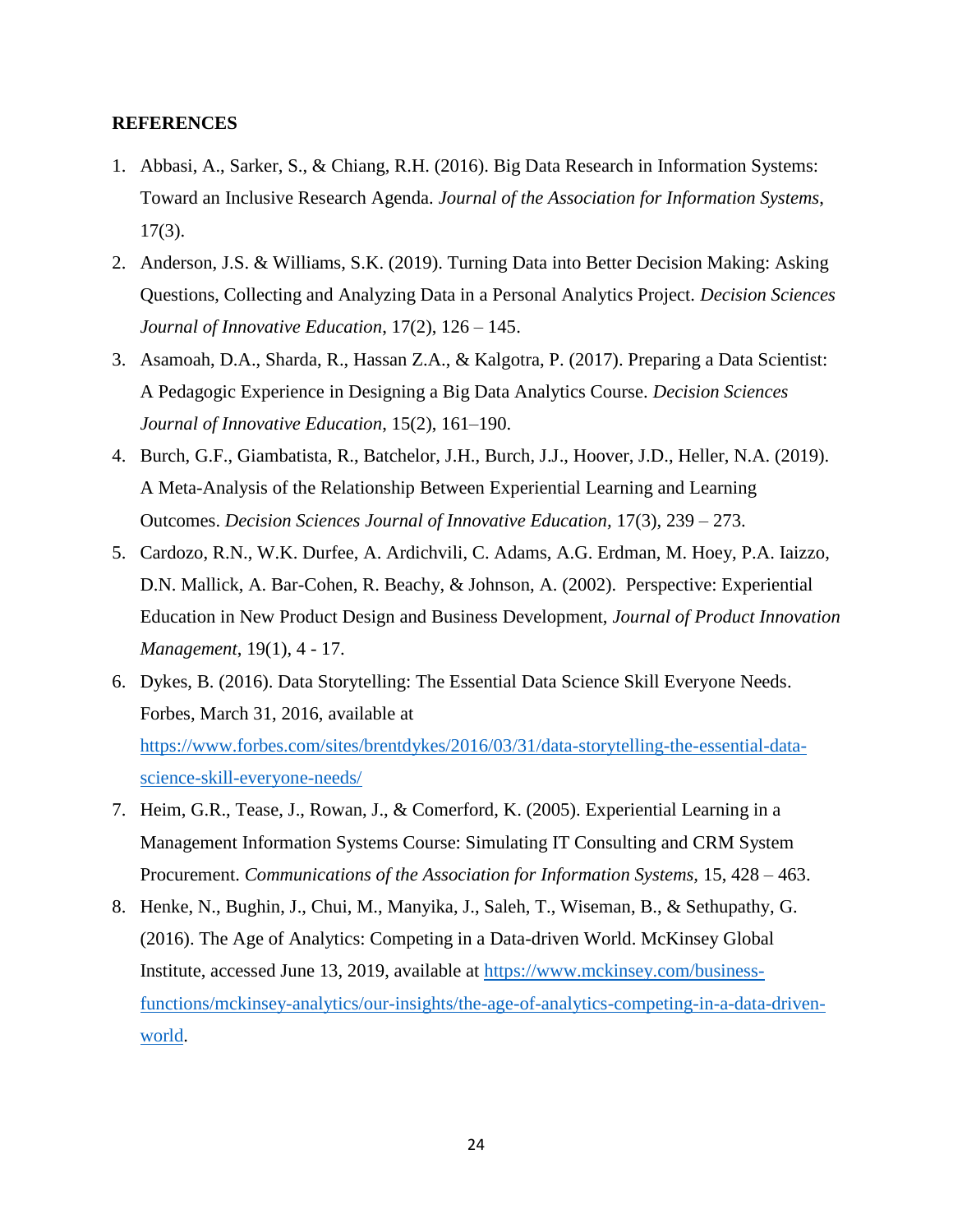- 9. Institute for Operations Research and the Management Sciences (2019). Best Definition of Analytics, accessed May 3, 2019, available at [https://www.informs.org/About-](https://www.informs.org/About-INFORMS/News-Room/O.R.-and-Analytics-in-the-News/Best-definition-of-analytics)[INFORMS/News-Room/O.R.-and-Analytics-in-the-News/Best-definition-of-analytics](https://www.informs.org/About-INFORMS/News-Room/O.R.-and-Analytics-in-the-News/Best-definition-of-analytics)
- 10. Kolb, D. (2015). Experiential Learning: Experience as the Source of Learning and Development. New Jersey: Pearson Education, Inc.
- 11. Northwestern University (2019). Course Descriptions and Schedule, accessed May 8, 2019, available at [https://sps.northwestern.edu/masters/data-science/program](https://sps.northwestern.edu/masters/data-science/program-courses.php?course_id=4790)[courses.php?course\\_id=4790](https://sps.northwestern.edu/masters/data-science/program-courses.php?course_id=4790)
- 12. Rolfe, G., Freshwater, D., & Jasper, M. (2001). Critical Reflection in Nursing and the Helping Professions: A User's Guide. Basingstoke: Palgrave Macmillan.
- 13. Rudin, C. (2012). Teaching 'Prediction: Machine Learning and Statistics'. *Proceedings of the 29th International Conference on Machine Learning*, Edinburgh, Scotland.
- 14. Silvester, K.J., J.F. Durgee, C.M. McDermott, & Veryzer, R.W. (2002). Perspective: Integrated Market-Immersion Approach to Teaching New Product Development in Technologically- Oriented Teams, *Journal of Product Innovation Management*, 19(1), 18-31.
- 15. University of Chicago (2019). Curricular Updates Spring 2018, accessed May 3, 2019, available at<https://grahamschool.uchicago.edu/news/curricular-updates-spring-2018>
- 16. Watson, H.J. (2013). Business Case for Analytics. *Biz Ed*, May/June, 49 54.
- 17. Wilder, C.R. & Ozgur, C.O. (2015). Business Analytics Curriculum for Undergraduate Majors. *INFORMS Transactions on Education*, 15(2), 180 – 187.
- 18. Wirth, R. & Hipp, J. (2000). CRISP-DM: Towards a Standard Process Model for Data Mining. *Proceedings of the Fourth International Conference on the Practical Application of Knowledge Discovery and Data Mining*, Manchester, United Kingdom, 29 – 39.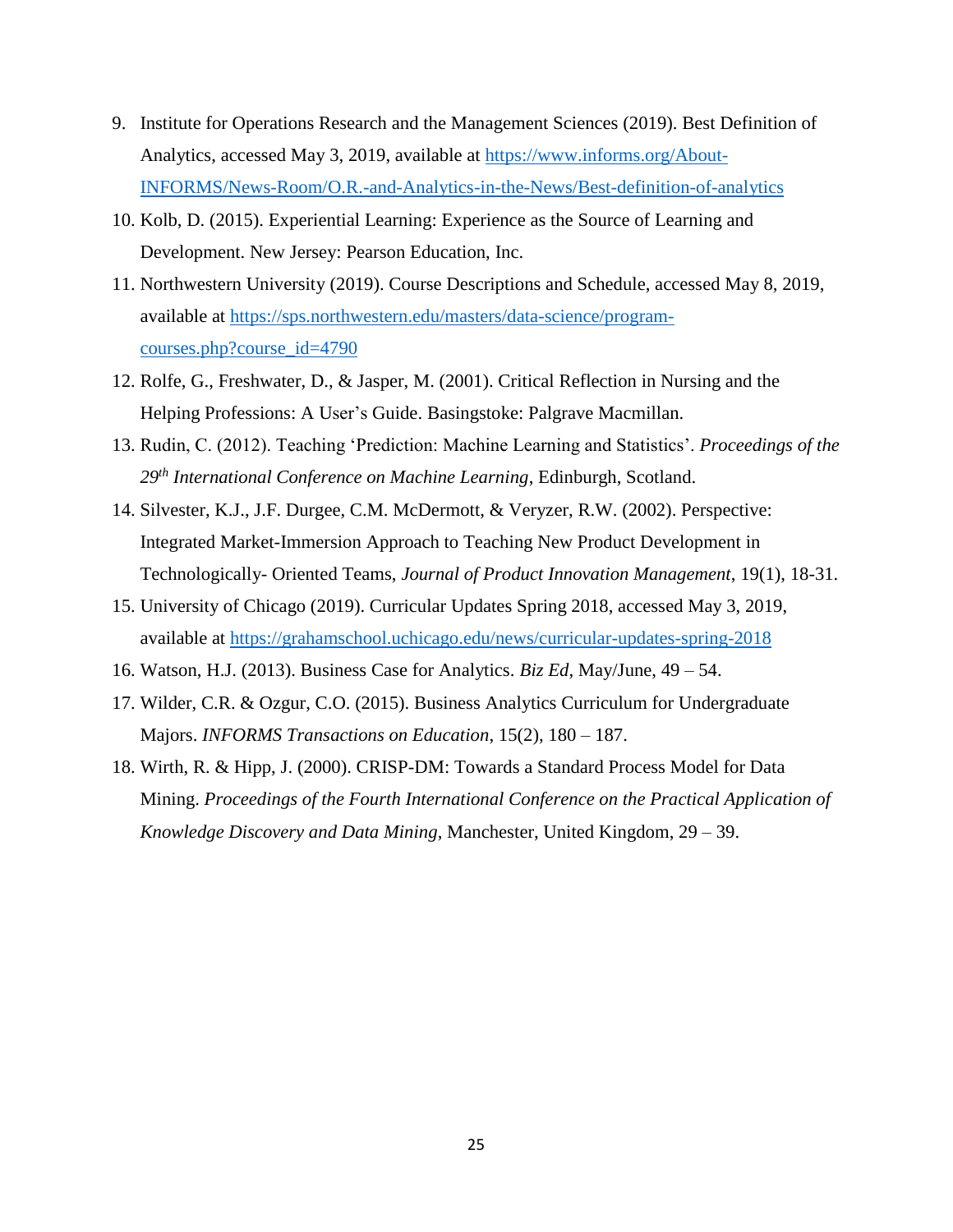# **APPENDIX A: SAMPLE BUSINESS ANALYTICS PROJECT ASSIGNMENT**

This project is based on the data set called ERIMdata.xlsx that includes about 3,000 households in two midwestern cities in the United States. The data contain demographic information such as household incomes, number of household members, education levels of the heads of households as well as information on the purchases of a number of retail products such as frozen dinners and yogurt. The data were collected between 1985 and 1988 by a marketing research firm, AC Nielsen.

Your assignment is to first propose a business analytics plan based on the CRISP-DM framework and identify and complete the appropriate tasks for each of the six CRISP-DM phases. The project deliverables included in a final written report and an oral presentation should follow the outline shown below.

**Business understanding**: Describe the business opportunities that the data presents and formulate relevant business questions.

**Data understanding**: Explore the data set with descriptive analytics tools and provide relevant information. Examine the possibility of supervised and unsupervised analysis techniques and identify possible variables for further analysis. Keep in mind the business opportunities and questions formulated in the first phase. The following criteria may also be considered as a guide.

- Does a target variable(s) exist?
- Does the data set contain historical values of the target variable(s)?
- Does the data set have a sufficient number of observations to support data partitioning?

**Data preparation**: Determine and perform the necessary data wrangling and preparation tasks based on the decision made during the business and data understanding phases. Explain the rationale for these tasks and document the changes that you have made to the data set.

**Modeling**: Consider the strengths and weaknesses of different modeling techniques. Implement the appropriate techniques, explain the rationale for your selections, and present relevant analysis results and interpretation. For the supervised techniques, determine whether to use classification or prediction models and explain your decision. Use appropriate data partitioning and performance measures to evaluate the competing models implemented in the modeling phase. Identify the best model(s).

**Evaluation:** Refocus on the business objectives of the project. Review the steps executed to construct the model to ensure no key business issues were overlooked. Evaluate whether the models have properly achieved the business objectives outlined during the business understanding phase. Formulate actionable recommendations based on the findings.

**Deployment**: Communicate the findings and relevant business insights with a written report and oral presentation that incorporate appropriate statistical information and visuals. The main focus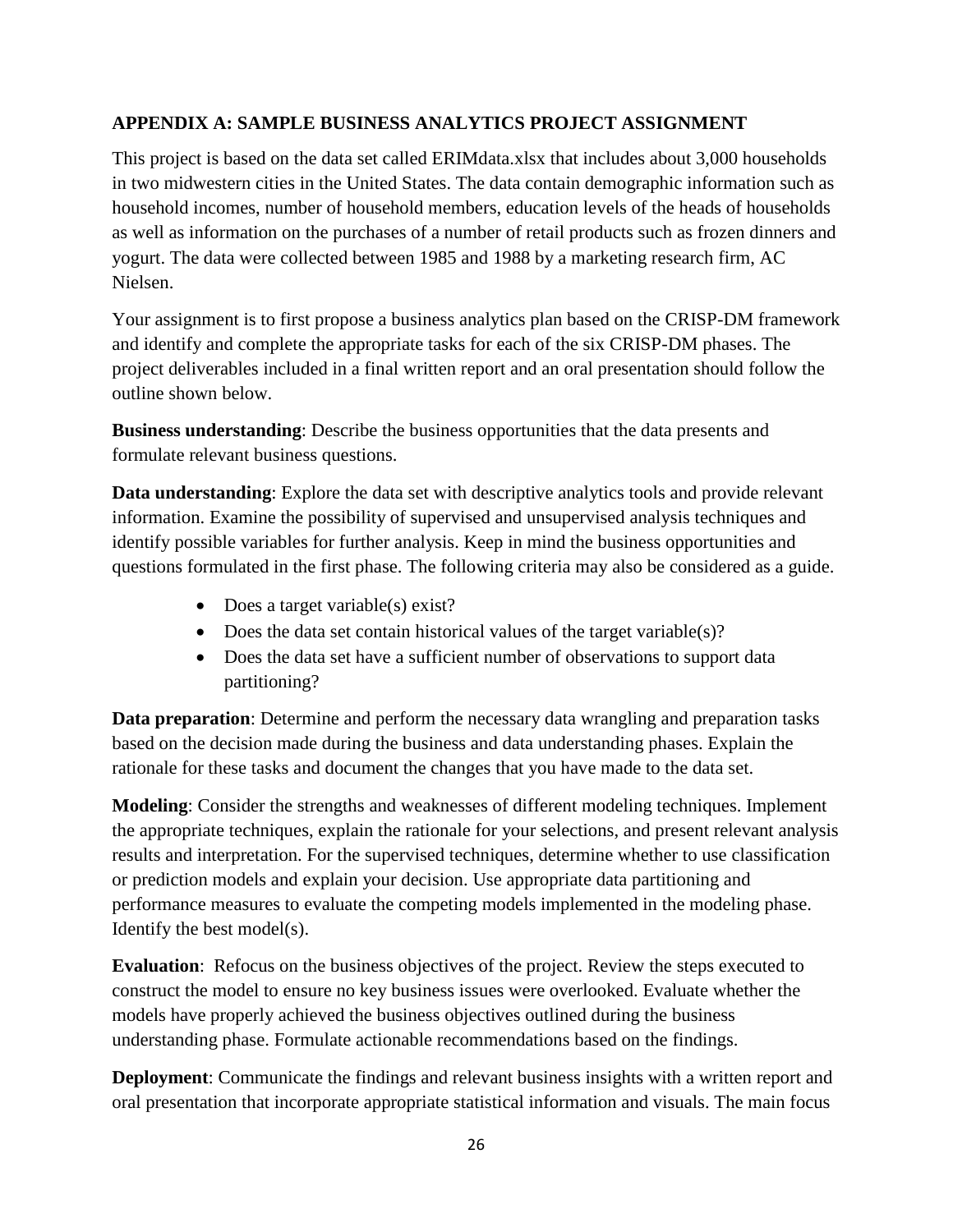should be placed on providing actionable business recommendations for a managerial and nontechnical audience.

# **APPENDIX B: DATA DICTIONARY**

| <b>Variable</b>  | <b>Description</b>                                                                                                                                                                                                                |
|------------------|-----------------------------------------------------------------------------------------------------------------------------------------------------------------------------------------------------------------------------------|
| HH_ID            | The household's identification number                                                                                                                                                                                             |
| ResType          | Types of residence: 1 for Apartment, 2 for Condo, 3 for Single Family, 4 for<br>Multiple Family, 5 for Mobile, and 6 for Other.                                                                                                   |
| <b>ResStatus</b> | Residence status: 1 for owned home, 2 for rented, and 3 for other.                                                                                                                                                                |
| <b>HHInc</b>     | The average annual income of a household; there are 14 categories for this<br>variable.                                                                                                                                           |
| <b>HHNbr</b>     | The number of members in the household.                                                                                                                                                                                           |
| <b>MWrkHrs</b>   | The average hours worked each week by the male head of household.                                                                                                                                                                 |
| MEdu             | Education level of the male head of household: values less than 9 imply varying<br>education levels prior to a college degree, 9 for graduated from college, 10 for<br>attended graduate school, and 11 for post-graduate degree. |
| <b>FWrkHrs</b>   | The average hours worked each week by the female head of household.                                                                                                                                                               |
| FEdu             | Education level of the female head of household. See MEdu for detail.                                                                                                                                                             |
| FBirth           | The birth year of the female head of household.                                                                                                                                                                                   |
| F_Rel            | Relationship within the household: 1 for female head of household, 2 for male<br>head of household, 3 for daughter, 4 for son, and 5 for other.                                                                                   |
| <b>MBirth</b>    | The birth year of the male head of household.                                                                                                                                                                                     |
| M_Rel            | Relationship within the household: 1 for female head of household, 2 for male<br>head of household, 3 for daughter, 4 for son, and 5 for other.                                                                                   |
| Cable            | Whether or not the household has cable; 1 if yes, 0 otherwise.                                                                                                                                                                    |
| Cats             | Whether or not the household has cats; 1 if yes, 0 otherwise.                                                                                                                                                                     |
| Dogs             | Whether or not the household has dogs; 1 if yes, 0 otherwise.                                                                                                                                                                     |
| YogExp           | A household's yogurt expenditures (in \$)                                                                                                                                                                                         |
| DinExp           | A household's frozen dinner expenditures (in \$)                                                                                                                                                                                  |

Table B1: Description of variables in ERIMData<sup>1</sup>

 $\overline{\phantom{a}}$ 

 $1$  Data are available upon request.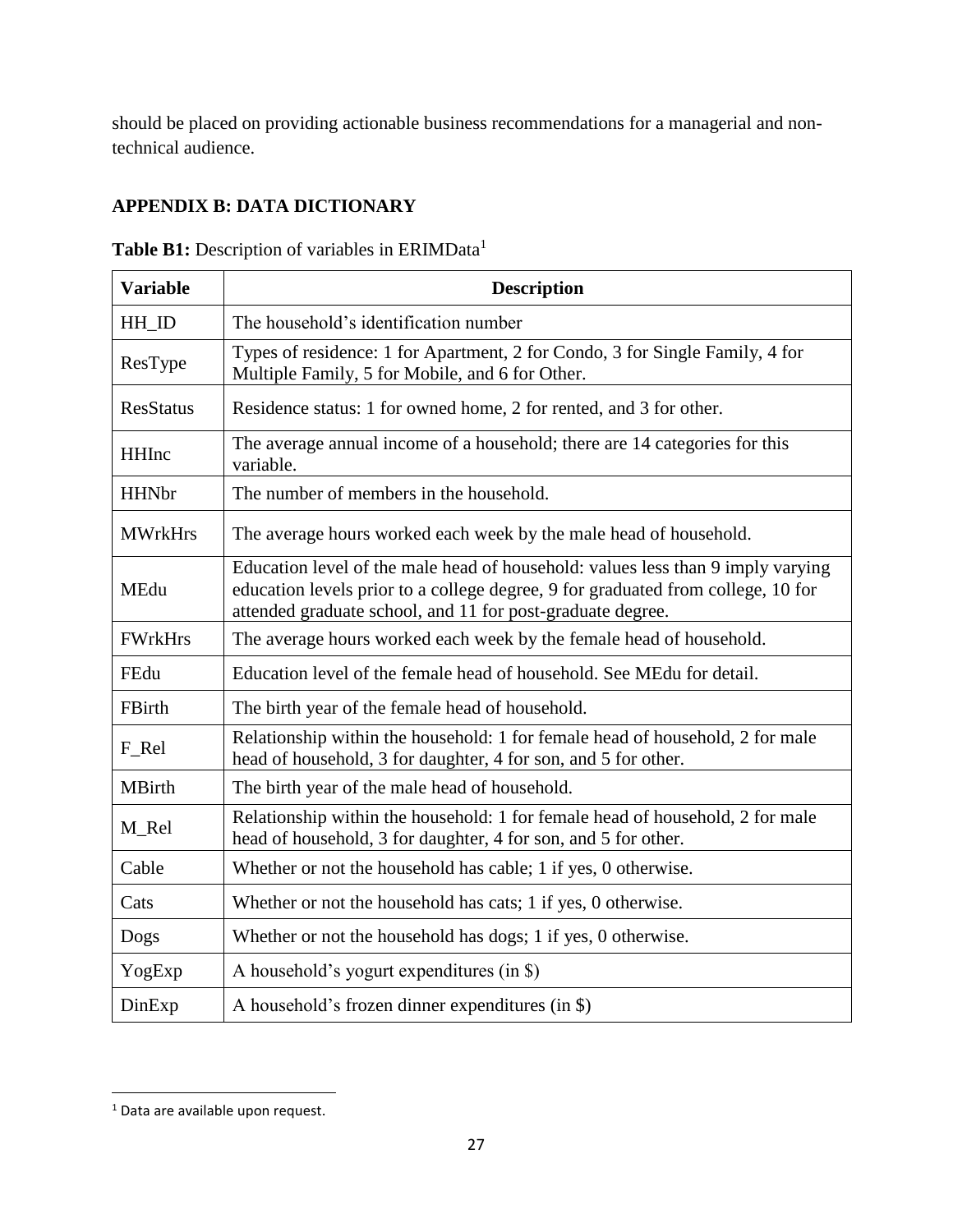| <b>Variable</b>                                                                                                                                            | <b>Description</b>                                                                                                                                                      |  |  |  |
|------------------------------------------------------------------------------------------------------------------------------------------------------------|-------------------------------------------------------------------------------------------------------------------------------------------------------------------------|--|--|--|
| HH_ID                                                                                                                                                      | The household's identification number                                                                                                                                   |  |  |  |
| Cable                                                                                                                                                      | Whether or not the household has cable; 1 if yes, 0 otherwise.                                                                                                          |  |  |  |
| <b>HHInc</b>                                                                                                                                               | The average annual income of a household; there are 14 categories for this<br>variable.                                                                                 |  |  |  |
| YogExp                                                                                                                                                     | A household's yogurt expenditures (in \$)                                                                                                                               |  |  |  |
| DinExp                                                                                                                                                     | A household's frozen dinner expenditures (in \$)                                                                                                                        |  |  |  |
| Yogurt                                                                                                                                                     | Based on YogExp, it assumes the value of 1 if a household purchases yogurt<br>over the time period, 0 otherwise.                                                        |  |  |  |
| Dinner                                                                                                                                                     | Based on DinExp, it assumes a value of 1 if a household purchases frozen<br>dinners over the time period, 0 otherwise.                                                  |  |  |  |
| Sglfam                                                                                                                                                     | Based on ResType, it assumes the value of 1 if a household resides in a single-<br>family home, 0 otherwise.                                                            |  |  |  |
| Ownhome                                                                                                                                                    | Based on ResStatus, it assumes the value of 1 if a household owns a home, 0<br>otherwise.                                                                               |  |  |  |
| Pets                                                                                                                                                       | Based on Cats and Dogs, it assumes the value of 1 if a household has a cat or a<br>dog, 0 otherwise.                                                                    |  |  |  |
| Married                                                                                                                                                    | Based on M_Rel and F_Rel, it assumes a value of 1 if a household has both a<br>male and female head of household, 0 otherwise                                           |  |  |  |
| EduBoth                                                                                                                                                    | Based on MEdu and FEdu, it assumes the value of 1 if both heads of households<br>have at least a college degree, 0 otherwise                                            |  |  |  |
| Based on Married, MEdu, and FEdu, it assumes the value of 1 if a household led<br>EduOne<br>by a single person has at least a college degree, 0 otherwise. |                                                                                                                                                                         |  |  |  |
| WrkHrs                                                                                                                                                     | Based on Married, MWrkHrs, and FWrkHrs, it equals half of the hours worked<br>by the two heads of the household or hours worked by the single head of the<br>household. |  |  |  |
| <b>HHMembers</b>                                                                                                                                           | Based on Married and HHNbr, it counts the additional members in a household<br>excluding the head(s) of household.                                                      |  |  |  |
| Age                                                                                                                                                        | Based on MBirth and FBirth, it equals half of the total age of the two heads of<br>the household or the age of the single head of household.                            |  |  |  |
| <b>FHH</b>                                                                                                                                                 | Based on Married and F_Rel, it assumes the value 1 if there is only a female<br>head of household, 0 otherwise.                                                         |  |  |  |

Table B2: Description of variables used for model development and analysis<sup>2</sup>

 $\overline{\phantom{a}}$ 

<sup>&</sup>lt;sup>2</sup> Wrangled data are available upon request.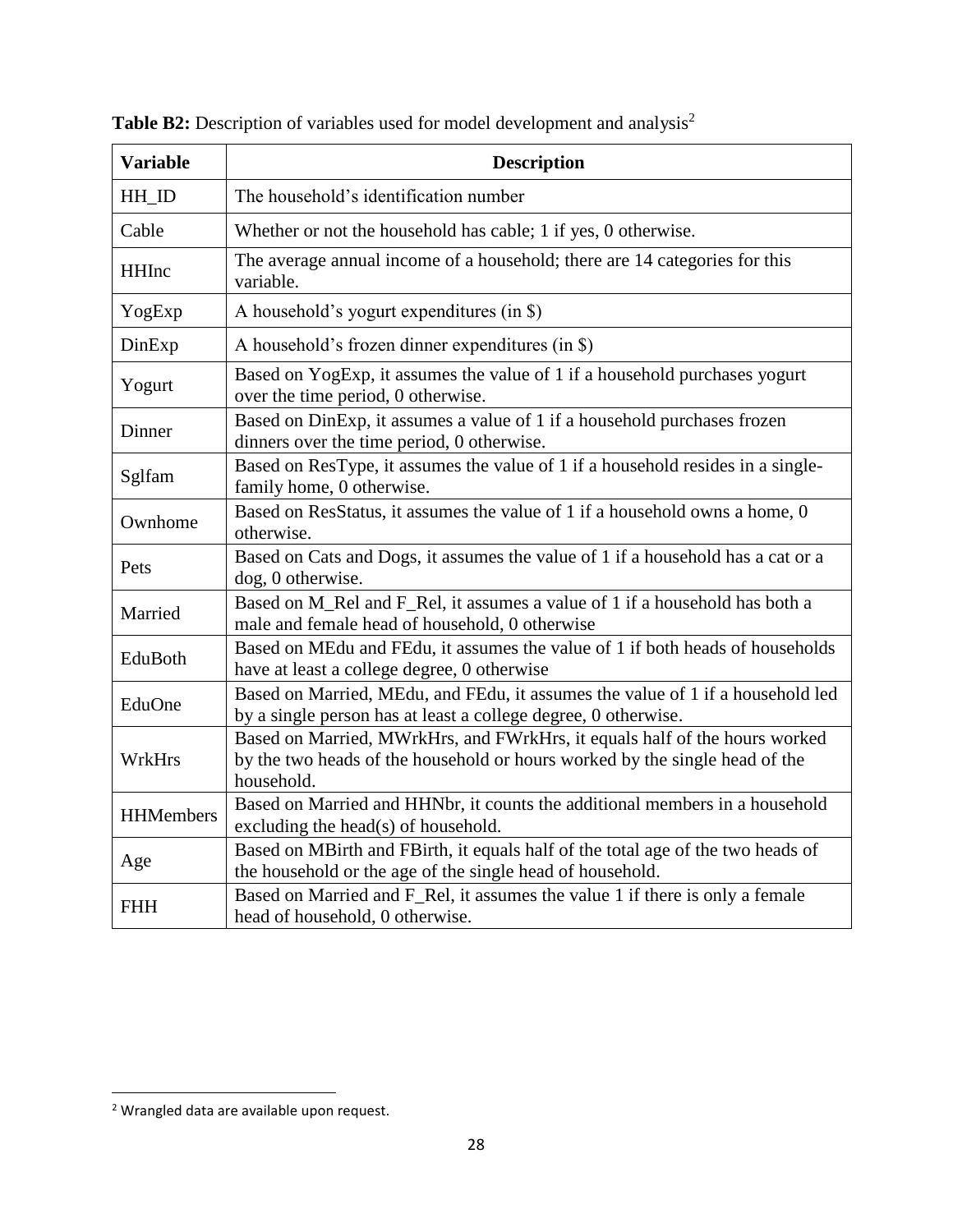## **APPENDIX C: R CODE USED IN THE PROJECT**

We first import the ERIMData into a data frame and label it myData. The following is a portion of the R code used for data wrangling and selected business analytic models.<sup>3</sup>

# **Data Wrangling**

 $\overline{\phantom{a}}$ 

```
myData\gammaogurt <- ifelse(myData\gammaogExp > 0, 1, 0)
myData$Dinner <- ifelse(myData$DinExp > 0, 1, 0)
myData\frac{Sg}{fam} < - ifelse(myData\frac{Sg}{gR}esType = 3, 1, 0)
myData\text{\$Owhome} \leq-ifelse(myData\text{\$ResStatus} == 1, 1, 0)
myData$Pets <- ifelse((myData$Cats + myData$Dogs) > 0, 1, 0)
myData$Married <- ifelse(myData$M_Rel > 0 & myData$F_Rel > 0, 1, 0)
myData$EduBoth <- ifelse(myData$MEdu >= 9 & myData$FEdu >= 9, 1, 0)
myData$EduOne<-ifelse(myData$Married == 0, ifelse(myData$MEdu>=9 | 
myData$FEdu>=9, 1,0),0)
myData$WrkHrs<-ifelse(myData$Married == 1, 0.5*(myData$MWrkHrs+myData$FWrkHrs), 
(myData$MWrkHrs+myData$FWrkHrs))
myData$HHMembers<-ifelse(myData$Married == 1, myData$HHNbr-2,myData$HHNbr-1)
myData$Age<-ifelse(myData$Married == 1, (1985 -
0.5*(myData$MBirth+myData$FBirth)),(1985-(myData$MBirth+myData$FBirth))) 
myDataFHH if else (myDataMarried = 1, 0, myDataFRel)
myData = subset(myData, select = -c(ResType, ResStatus, HHNbr, MWrkHrs, MEdu, 
FWrkHrs, FEdu, FBirth, F_Rel, MBirth, M_Rel, Cats, Dogs))
summary(myData$YogExp)
summary(myData$DinExp)
YogYes < myData(myData$Yogurt==1,]
YogNo <- myData[myData$Yogurt==0, ]
DinYes <- myData[myData$Dinner==1, ]
DinNo <- myData[myData$Dinner==0, ]
```
 $3$  The master code for a comprehensive list of analytical techniques, including the ones not detailed in the paper, is available upon request.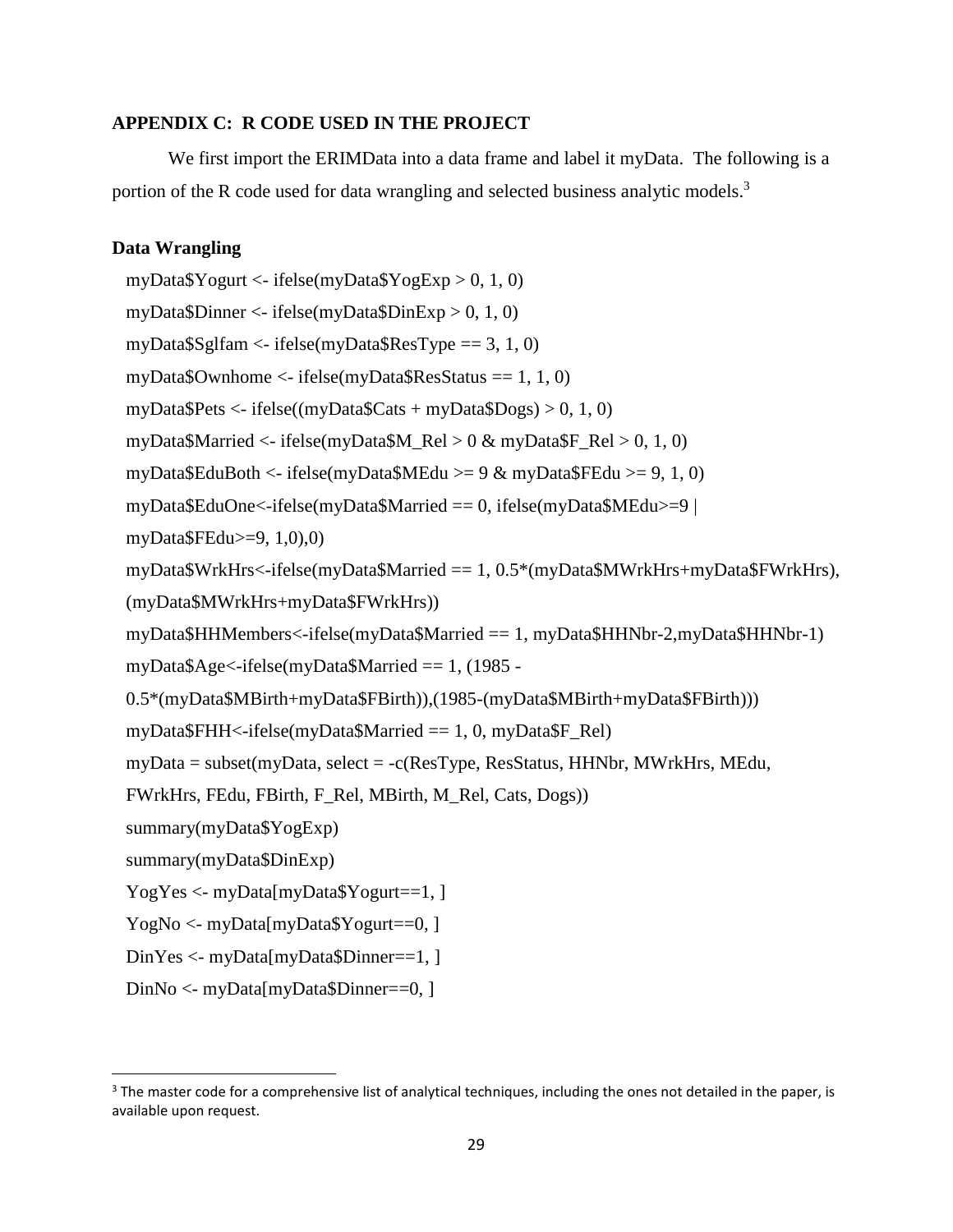data.frame(colMeans(myData), colMeans(YogYes), colMeans(YogNo), colMeans(DinYes), colMeans(DinNo))

data.frame(nrow(myData), nrow(YogYes), nrow(YogNo), nrow(DinYes), nrow(DinNo))

# *Classification Model (Logistic) for Frozen Dinners*

Packages 'caret', 'gains', 'pRoc', must be installed and loaded before running the code.

```
myData$BinDin <- as.factor(myData$Dinner)
myDataD <- myData[, -c(1, 4, 5, 6, 7)]
set.seed(1)
myIndex <- createDataPartition(myDataD$BinDin, p=0.6, list=FALSE)
trainSet <- myDataD[myIndex,]
validationSet <- myDataD[-myIndex,]
Logit_Reg <- g/m(BinDim \sim ., data = trainSet, family = "binomial")
Logit_Reg_Pred <- predict(Logit_Reg, newdata=validationSet, type = "response")
confusionMatrix(as.factor(ifelse(Logit_Reg_Pred>0.5,1,0)), validationSet$BinDin, positive =
'1')
confusionMatrix(as.factor(ifelse(Logit Reg Pred>0.33,1,0)), validationSet$BinDin, positive =
'1')
validation_BinDin <- as.numeric(as.character(validationSet$BinDin))
gain_table <- gains(validation_BinDin, Logit_Reg_Pred)
gain_table
plot(c(0, gain table$cume.pct.of.total*sum(validation BinDin)) ~
c(0, gain_table$cume.obs), xlab="# cases", ylab="Cumulative", main="Lift Chart", type="l")
lines(c(0, sum(validation BinDin)) ~ c(0, dim(validationSet)[1]), lty=2)
heights <- gain_table$mean.resp/mean(validation_BinDin)
dwlc<-barplot(gain_table$mean.resp/mean(validation_BinDin), names.arg = gain_table$depth, 
ylim = c(0,2), xlab="Percentile", ylab="Mean Response", main="Decile-Wise Lift Chart")
r<- roc(validation_BinDin, Logit_Reg_Pred)
plot.roc(r)auc(r)
```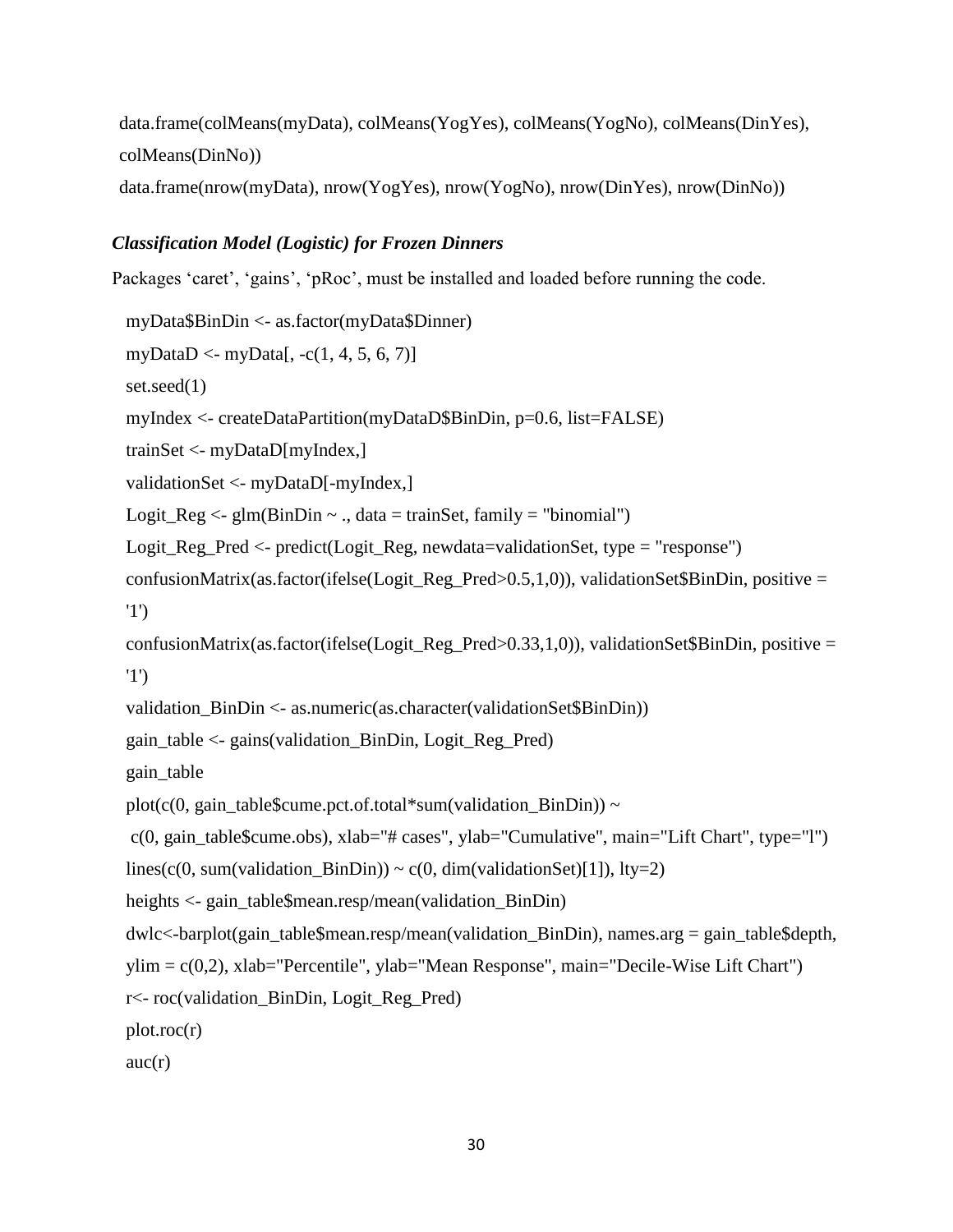# *Prediction Model (Regression Tree) for Frozen Dinners*

Packages 'rpart', 'rpart.plot', and 'gains' must be installed and loaded before running the code.

```
myData$LnDin <- log(1+myData$DinExp)
myDataP<-myData[, -c(1, 4, 5, 6, 7, 18)]
set.seed(1)
myIndex <- createDataPartition(myDataP$LnDin, p=0.6, list=FALSE)
trainSet <- myDataP[myIndex,]
validationSet <- myDataP[-myIndex,]
default_tree <- rpart(LnDin ~ ., data=trainSet, method="anova")
summary(default_tree)
prp(default_tree, type=1, extra=1, under = TRUE, varlen = 10)
predicted_value_valid <-predict(default_tree, validationSet)
accuracy(predicted_value_valid, validationSet$LnDin)
gain_table <- gains(validationSet$LnDin, predicted_value_valid)
gain_table
plot(c(0, gain_table\{Sum.c.}pct.of.total*sum(validationSet\{LnDin})) ~
c(0, gain_table$cume.obs), xlab="# cases", ylab="Cumulative", main="Lift Chart", type="l")
lines(c(0, sum(validationSet\text{SLnDin})) ~ c(0, dim(validationSet)[1]), lty=2)
heights <- gain_table$mean.resp/mean(validationSet$LnDin)
dwlc<-barplot(gain_table$mean.resp/mean(validationSet$LnDin), names.arg = 
gain_table$depth, ylim = c(0,2.5), xlab="Percentile", ylab="Mean Response", main="Decile-
Wise Lift Chart")
```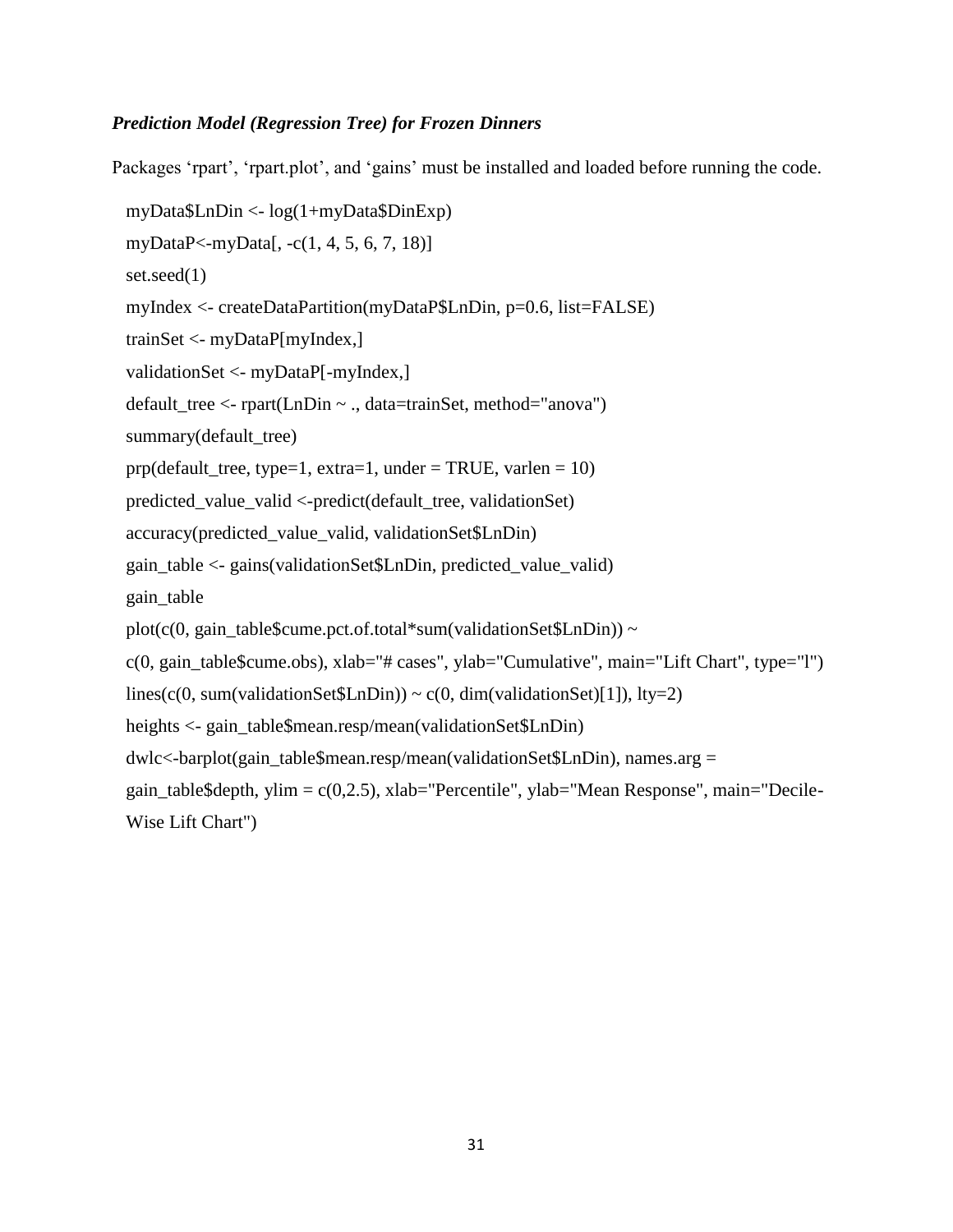| <b>CRISP-DM Phases</b>        | <b>Project Learning Objectives</b>                               |
|-------------------------------|------------------------------------------------------------------|
| <b>Business Understanding</b> | Formulate business questions that lead to business strategies or |
|                               | actions.                                                         |
| Data Understanding            | Describe the data in terms of the business context.              |
| Data Preparation              | Perform data wrangling to prepare the data for subsequent        |
|                               | analyses.                                                        |
| Modeling                      | Develop predictive model(s) to inform decision-making.           |
| Evaluation                    | Evaluate model performance and select the best predictive        |
|                               | $model(s)$ .                                                     |
| Deployment                    | Communicate key findings through storytelling.                   |

Table 1: CRISP-DM phases and corresponding project learning objectives

**Table 2:** Summary of yogurt and dinner expenditures

| <b>Expenditure</b>    | Min  | 1 <sup>st</sup> Ouartile | <b>Median</b> | <b>Mean</b> | 3rd Ouartile | <b>Max</b> |
|-----------------------|------|--------------------------|---------------|-------------|--------------|------------|
| Yogurt                | 0.00 | .20                      | 10.33         | 40.60       | 35.84        | 3,258.40   |
| <b>Frozen Dinners</b> | 0.00 | 0.00                     | $0.00\,$      | 55.77       | 10.45        | 4,073.01   |

|                              |         |                 | Yogurt             | <b>Frozen Dinners</b> |                    |  |
|------------------------------|---------|-----------------|--------------------|-----------------------|--------------------|--|
| <b>Variable</b>              | All     | <b>Purchase</b> | <b>No Purchase</b> | <b>Purchase</b>       | <b>No Purchase</b> |  |
| <b>HH</b> Income             | 6.0066  | 6.1805          | 5.2407             | 6.0668                | 5.9765             |  |
| Cable                        | 0.6579  | 0.6637          | 0.6322             | 0.6651                | 0.6543             |  |
| <b>Single Family Home</b>    | 0.8736  | 0.8823          | 0.8356             | 0.9012                | 0.8598             |  |
| Own Home                     | 0.8498  | 0.8619          | 0.7966             | 0.8702                | 0.8396             |  |
| Pets                         | 0.5165  | 0.5321          | 0.4475             | 0.5823                | 0.4835             |  |
| Married                      | 0.7294  | 0.7430          | 0.6695             | 0.7883                | 0.6999             |  |
| <b>College Educated Both</b> | 0.1154  | 0.1301          | 0.0508             | 0.0988                | 0.1237             |  |
| <b>College Educated One</b>  | 0.0618  | 0.0635          | 0.0542             | 0.0442                | 0.0706             |  |
| <b>Work Hours</b>            | 27.4955 | 28.4386         | 23.3407            | 29.2324               | 26.6270            |  |
| <b>Other HH Members</b>      | 1.0019  | 1.0843          | 0.6390             | 1.2775                | 0.8641             |  |
| Age                          | 48.2469 | 47.2564         | 52.6102            | 44.7662               | 49.9873            |  |
| Female HH                    | 0.2405  | 0.2336          | 0.2712             | 0.1910                | 0.2653             |  |
|                              |         |                 |                    |                       |                    |  |
| Number of HH                 | 3189    | 2599            | 590                | 1063                  | 2126               |  |

**Table 3:** Sample averages in all households and in subsets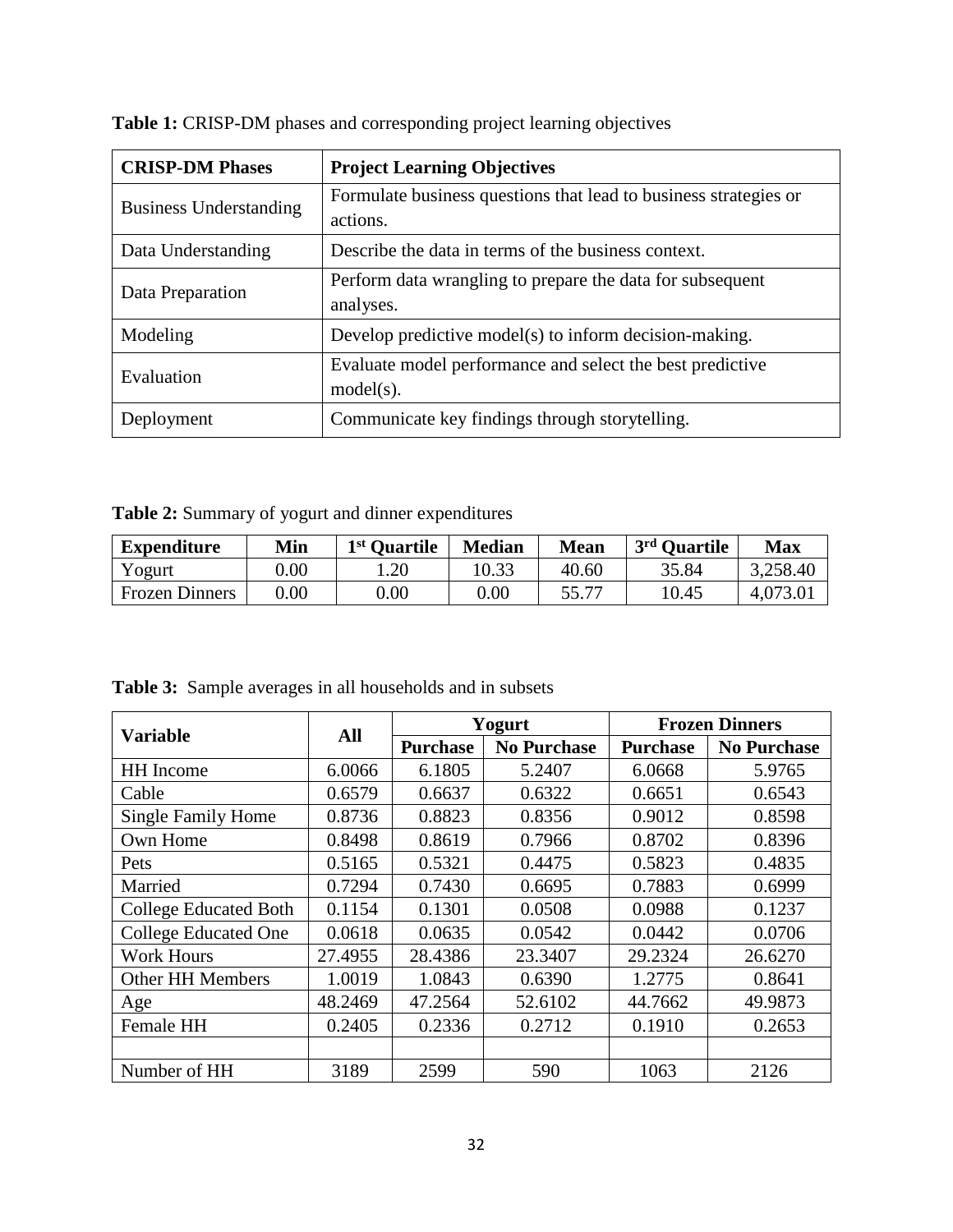| <b>Variable</b>              | Yogurt                                                                                                                             | <b>Frozen Dinners</b> |
|------------------------------|------------------------------------------------------------------------------------------------------------------------------------|-----------------------|
|                              | 0.3047                                                                                                                             | $-0.0870$             |
| Intercept                    | (0.447)                                                                                                                            | (0.814)               |
|                              | $0.0582**$                                                                                                                         | $-0.0387**$           |
| <b>HH</b> Income             | (0.007)                                                                                                                            | (0.025)               |
|                              | $-0.0052$                                                                                                                          | $-0.0784$             |
| Cable                        | (0.959)                                                                                                                            | (0.349)               |
|                              | $-0.0614$                                                                                                                          | 0.1367                |
| <b>Single Family Home</b>    | (0.714)                                                                                                                            | (0.365)               |
| Own Home                     | $0.3565$ **                                                                                                                        | 0.1359                |
|                              | (0.022)                                                                                                                            | (0.326)               |
|                              | 0.0740                                                                                                                             | $0.2186**$            |
| Pets                         | (0.456)                                                                                                                            | (0.007)               |
| Married                      | $0.6901$ **                                                                                                                        | 0.4194                |
|                              | (0.004)                                                                                                                            | (0.109)               |
|                              | $0.6808**$                                                                                                                         | $-0.4930**$           |
| <b>College Educated Both</b> | (0.001)<br>$0.3977*$<br>(0.073)<br>0.0014<br>(0.717)<br>$0.2455$ **<br>(0.000)<br>$-0.0095$ **<br>(0.044)<br>$0.9031**$<br>(0.000) | (0.000)               |
|                              |                                                                                                                                    | $-0.2248$             |
| <b>College Educated One</b>  |                                                                                                                                    | (0.250)               |
| <b>Work Hours</b>            |                                                                                                                                    | $-0.0045$             |
|                              |                                                                                                                                    | (0.165)               |
| <b>Other HH Members</b>      |                                                                                                                                    | $0.1735**$            |
|                              |                                                                                                                                    | (0.000)               |
|                              |                                                                                                                                    | $-0.0214$ **          |
| Age                          |                                                                                                                                    | (0.000)               |
| <b>Female HH</b>             |                                                                                                                                    | 0.1424                |
|                              |                                                                                                                                    | (0.585)               |

**Table 4:** Estimated logistic regression models for yogurt and dinner

NOTES: Parameter estimates with the *p*-values in parentheses; \* and \*\* represent significance at the 10% and 5% level, respectively.

| <b>Measure</b> |                       | Yogurt                 | <b>Frozen Dinners</b> |                        |  |
|----------------|-----------------------|------------------------|-----------------------|------------------------|--|
|                | $\text{Cutoff} = 0.5$ | $\text{Cutoff} = 0.82$ | $\text{Cutoff} = 0.5$ | $\text{Cutoff} = 0.33$ |  |
| Accuracy       | 0.8141                | 0.5890                 | 0.6541                | 0.5890                 |  |
| Sensitivity    | 0.9971                | 0.5833                 | 0.1106                | 0.5671                 |  |
| Specificity    | 0.0085                | 0.6144                 | 0.9259                | 0.6000                 |  |

**Table 5:** Performance measures of logistic models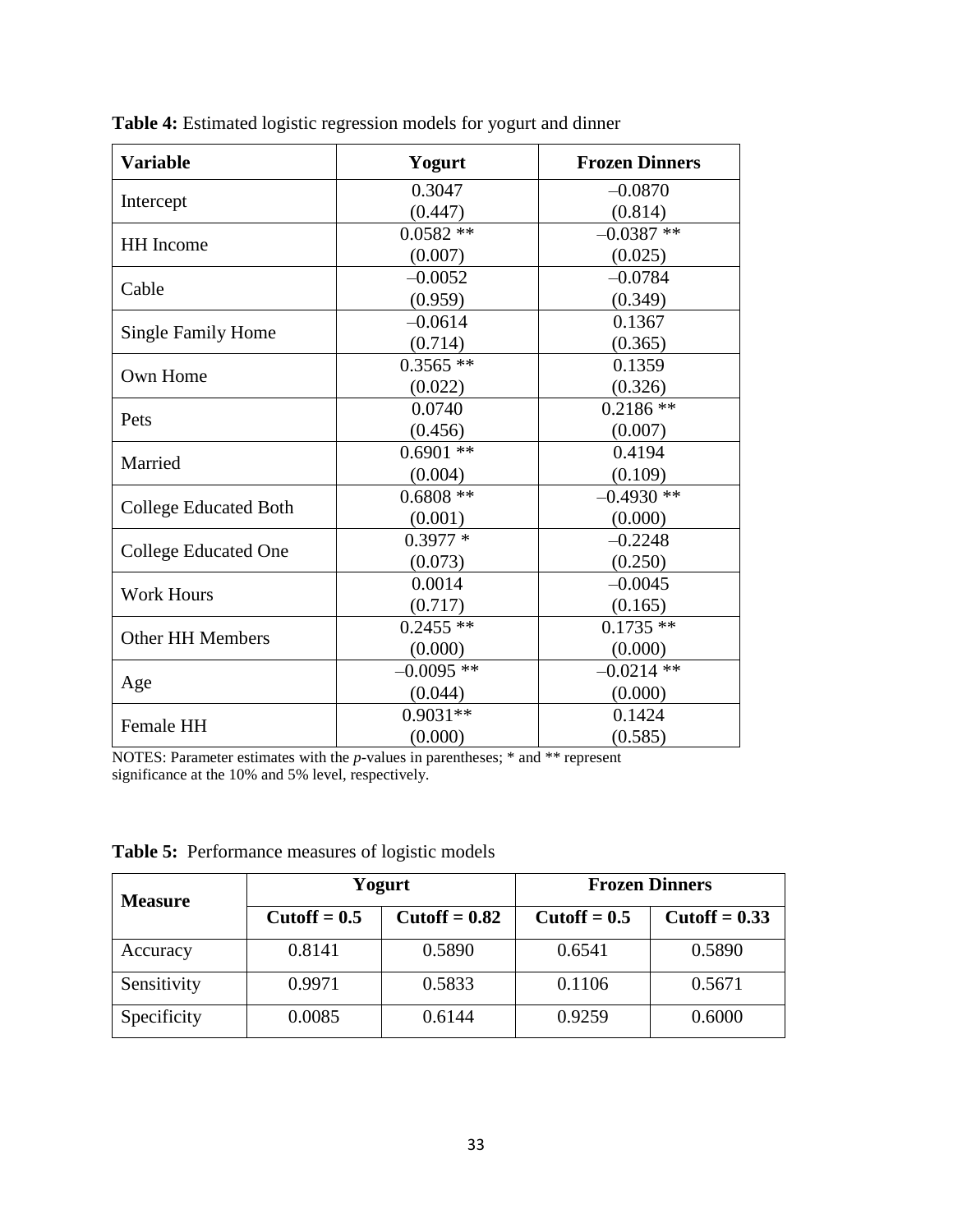

**Figure 1:** CRISP-DM life cycle (Wirth & Hipp, 2000)

**Figure 2:** Performance charts for logistic classification for frozen dinners